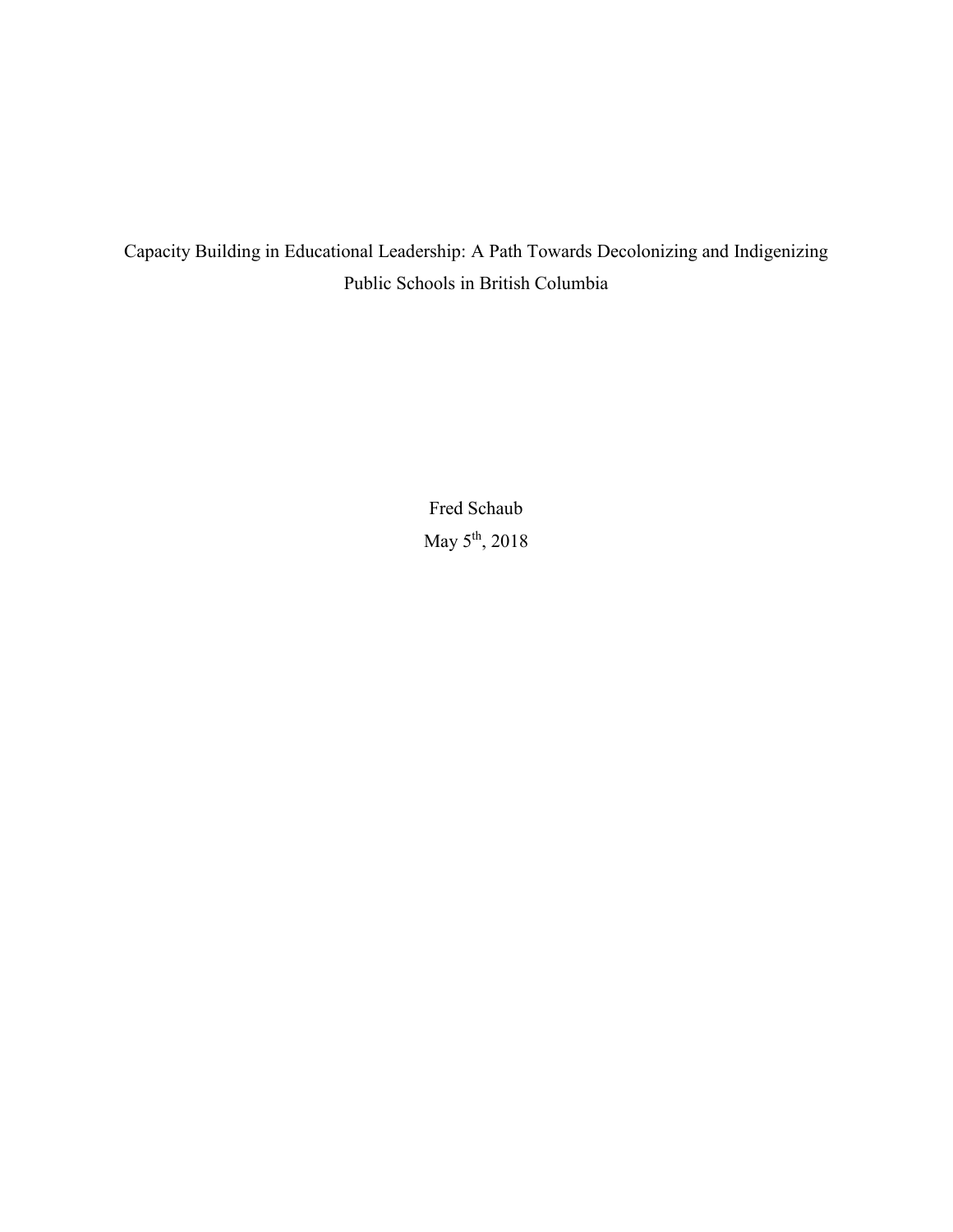| Contents |
|----------|
|          |
|          |
|          |
|          |
|          |
|          |
|          |
|          |
|          |
|          |
|          |
|          |
|          |
|          |
|          |
|          |
|          |
|          |
|          |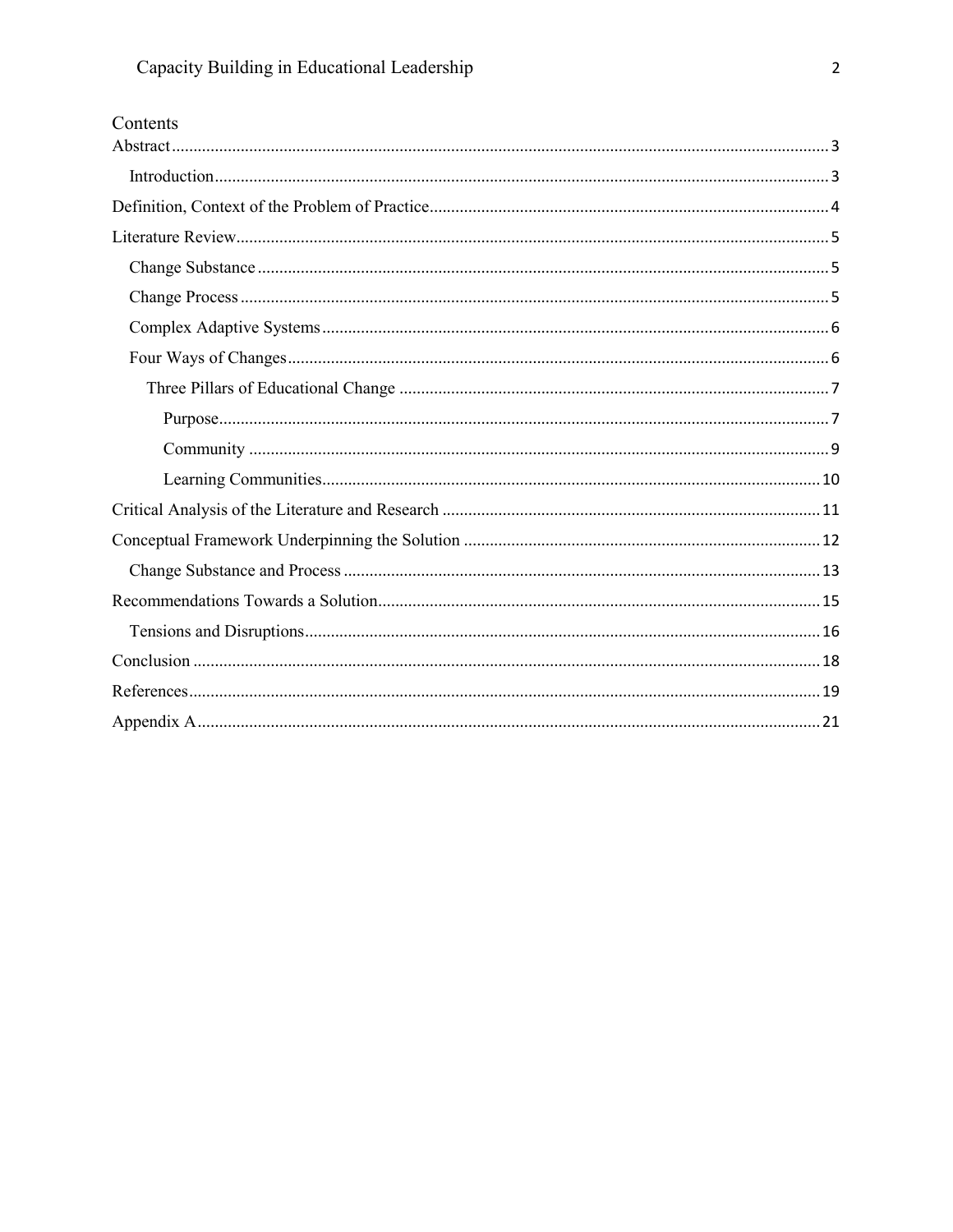#### **Abstract**

<span id="page-2-0"></span>After the tragic and well documented era of Residential Schools is Canada<sup>1</sup>, leaders in education are faced with the enormous challenge of educational reparation of those past wrongs. With a focus on British Columbia, I will use current educational leadership models, such as Hargreaves's and Shirley's (2012) model of the *four ways of educational change* and the concept of *complex adaptive systems* to define a leadership path that will allow educators at all levels to establish a foundational framework towards indigenizing and decolonizing schools beyond the simple addition of Indigenous content.

**Keywords:** Complex adaptive systems, decolonizing, indigenizing, Change theory

## **Capacity Building in Educational Leadership: A Path Towards Decolonization and Indigenization in British Columbia Secondary Schools**

## **Introduction**

<span id="page-2-1"></span>Canada is facing an enduring disparity in academic achievement between Indigenous and non-Indigenous<sup>2</sup> student population groups. This inequality is a result of historic and ongoing power differences in the interactions between the colonizers and the colonized (Fanon, 2004; Pidgeon, et al., 2014; Stonechild, 2006; Government of Canada, 2015) and as a consequence leaves Indigenous learners of today to struggle in an education system built on those colonial structures, (see Table 2, p. 13 and Table 9 appendix A).

Mourshed et al. (2010) claim that events such as a "political and economic crisis, a high profile and critical report about system performance, or new political or strategic leaders" (p. 92) can ignite school system reforms. Despite several provincial and federal government changes across the wide spectrum of political ideologies and promises in Canada, little progress has been made in addressing the issues around the lagging academic achievement of Indigenous students. Several critical and highly publicized reports have been completed, such as the *Report of the Royal Commission on Aboriginal Peoples* (Government of Canada, 1991), or the more current Final Report of the *Truth and Reconciliation Commission of Canada* (Government of Canada, 2015). While both reports were able to, and still continue to, raise awareness and sensitivities around the struggles faced by Indigenous Peoples in Canada, their highly publicized critique around such achievement gaps in education did not initiate this ignition towards an effective school reform, as predicted by Mourshed et al. (2012).

Lichtenstein et al. (2006) declare: "Leadership theory must transition to new perspectives that account for the complex adaptive needs of organizations" (p. 2). In this paper, I will explore such new perspectives in leadership by including theories around *complex adaptive systems* (CAS) (Fullan, 2006; Kowch, 2013; Lichtenstein et al., 2006) as they relate to the model of Hargreaves's and Shirley's (2012) *Framework of the four ways of educational change* and their

l

<sup>&</sup>lt;sup>1</sup> The Mohawk Institute in Brantford, Upper Canada, became the first, all boys Residential school in 1834. By 1996 the last Residential School closed its doors in Punnichy, Saskatchewan (Canadian Encyclopedia, 2013).

<sup>&</sup>lt;sup>2</sup> To avoid possible demeaning connotations from past experiences, the term Indigenous is used in this text to include all persons identified as having Aboriginal ancestry. Non-Indigenous describes persons whose ancestry is not indigenous to the territory now known as Canada, going back to Contact.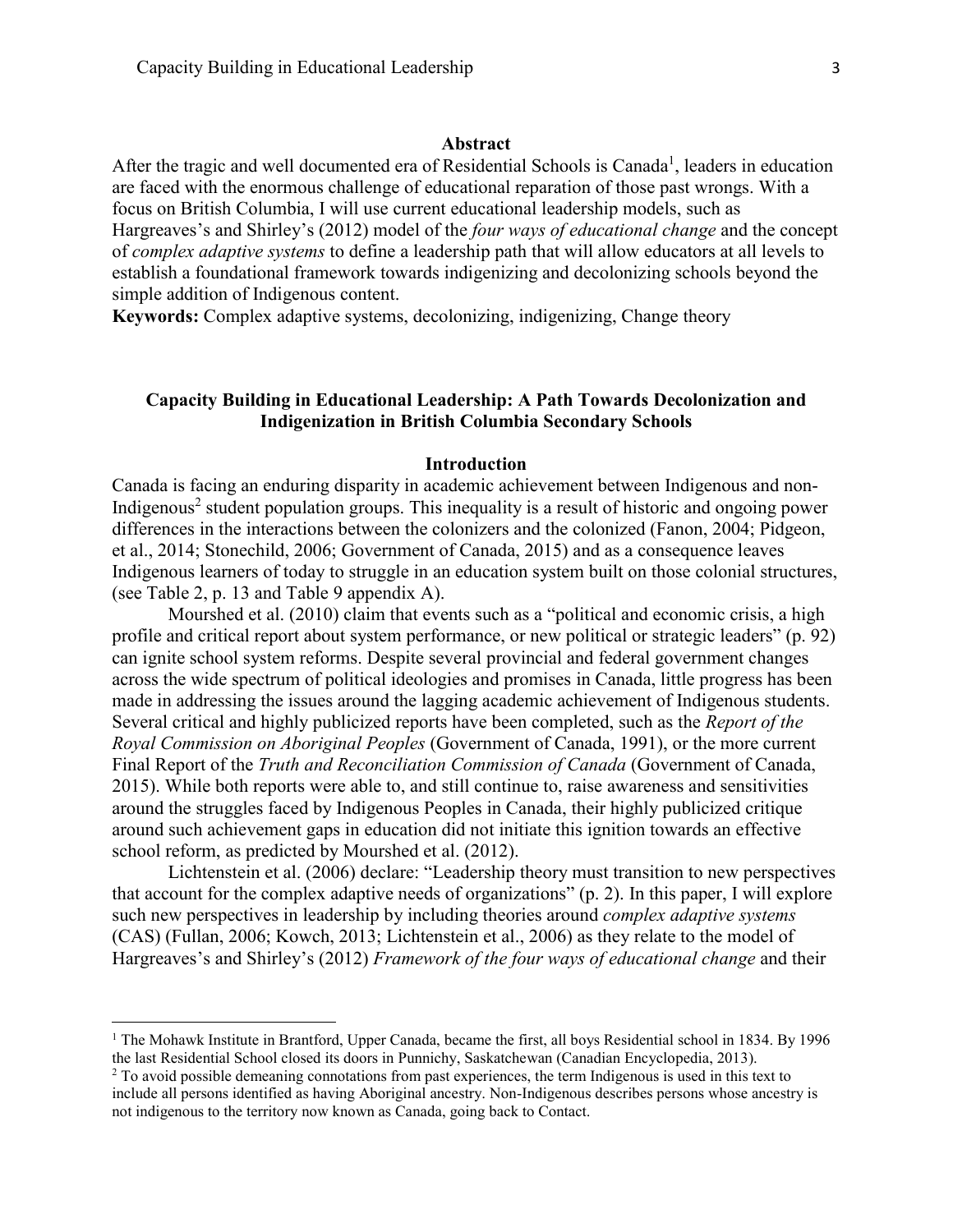possible applicability in British Columbia's education system to evoke this needed change towards the betterment of education outcomes for Indigenous student populations.

The purpose of this paper is to critically identify and to solve, through an analysis of peer reviewed literature on capacity building, a clear leadership practice problem that is pertinent in education systems across Canada, while assuming the view or lens of the British Columbia Ministry of Education. The problem is an apparent inability, within the British Columbia K-12 public education system, to bridge the academic achievement gap between Indigenous and non-Indigenous population groups within prevailing, traditional leadership models utilized by the British Columbia Ministry of Education.

#### **Definition, Context of the Problem of Practice**

<span id="page-3-0"></span>Indigenous students do not see themselves as being represented in our schools (Episkenew & Reder, 2008; Goulet & Goulet, 2014; Government of Canada, 2015; Ottman, 2009), and educators are often hesitant to go beyond the addition of Indigenous content into the regular curriculum. Restoule (2013) argues for more thoughtful and respectful ways of embedding Indigenous ways of knowing and learning to our schools, of indigenizing and decolonizing our classrooms: "We cannot achieve our goals alone. We need non-Aboriginal people to understand our shared histories, our perspectives, our visions and our goals and to participate in achieving them together" (p.34). Since the closure of the last residential schools in Canada and despite many attempts to bridge this achievement gap, statistics show that Indigenous and non-Indigenous students remain far apart in their academic success, (see Table 2, p. 9 and Table 9, Appendix A). Hargreaves and Shirley (2012) state that "theories and educational change must be judged not by their ideological or philosophical underpinnings, but by their outcomes and effects on students" (p.5). In the face of these realities, the question needs to be raised: If our current educational leadership practices are insufficient to deal with such a complex issue, how do we develop an efficacious model with the capacity to address this achievement gap between Indigenous and non-Indigenous students through the merger of traditional and newly emerging leadership models.

Donald (2009) claims "that decolonization in the Canadian context can only occur when Aboriginal peoples and Canadians face each other across historic divides, deconstruct their shared past, and engage critically with the realization that their present and future is similarly tied together" (p. 5). Lichtenstein et al. (2006) propose: "leadership (as opposed to leaders) can be seen as a complex dynamic process that emerges in the interactive 'spaces between' people and ideas" (P. 2). Within these statements, the realization of much needed discourse emerges, a discourse that explores such "interactive spaces between people and ideas." According to Hargreaves's and Shirley's (2012): "To be high achieving, educators in school systems need the right kind of purpose that inspires them, a strengthened professionalism that propels them forward, and a cultural and structural coherence that holds them together" (p. xi). For this purpose, I will call on Hargreaves's and Shirley's (2012) model of the *four ways of educational change* (see Table 10, Appendix A), and within this model I will focus on the pillar of *Principles of Professionalism* and pillar of *Purpose* and *Partnership*. Within those two pillars, I explore the following components of change: *purpose, community,* and *learning communities*.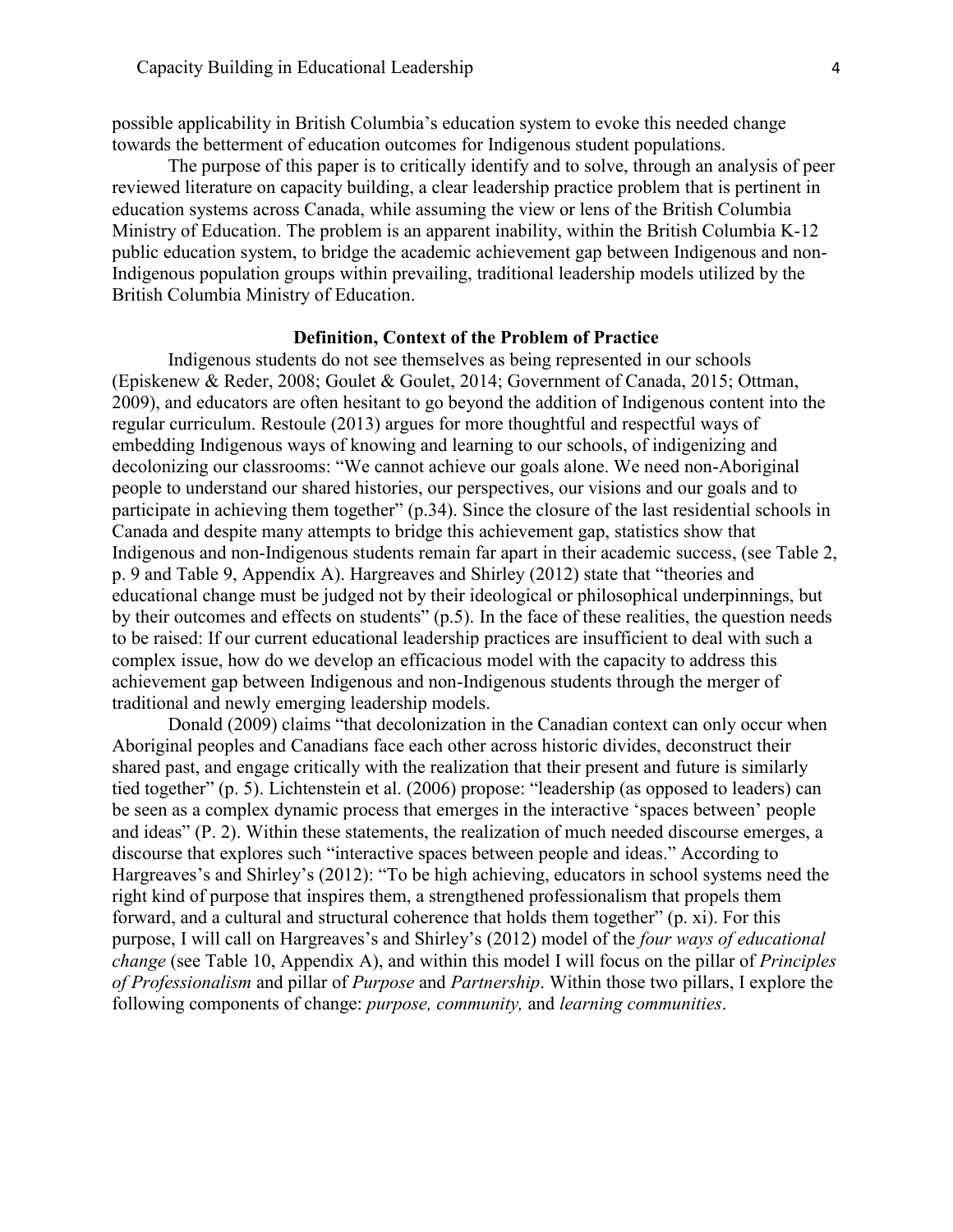*Pillar of Purpose and Partnership:*

*Purpose,* to move beyond improvements to a broken system and allow for true innovation, including the welcoming of Indigenous ways of knowing and learning into who we are as public schools in British Columbia.

*Community,* since indigenization can only be achieved through the support of local Indigenous communities to avoid further colonialization practices.

*Pillar of Principles of Professionalism:*

*Learning Communities,* since one of the approaches towards a solution is located in the building of inclusive learning communities in schools that reach beyond the confines of the school walls.

## **Literature Review**

#### <span id="page-4-1"></span><span id="page-4-0"></span>**Change Substance**

Within their compendium of change theories, Hargreaves and Shirley (2012) make a distinction between *change substance* and *change process*. Following this separation, we first will have a closer look at the change substance, as defined by the authors: "The *substance* of change concerns what is meant to be changed in the core operations of the organization" (p. 113). In this situation, as introduced above, decolonization and indigenization of education, with a specific focus on British Columbia, will represent one important aspect of such change substances.

While this paper does not specifically focus on leading the possible processes of decolonizing or indigenizing within education systems, it will be necessary to establish a general understanding of these two concepts, together with their importance in current educational practices, to better establish the context of this paper. Goulet and Goulet (2014) define the two concepts:

*Decolonizing education* places more emphasis on the power relationships within education and serves to deconstruct past colonial systems of education and recreate new ones, usually based on equity and indigenous principles. On the other hand, *indigenizing education* usually refers to the integration of Indigenous content, understandings, and processes into the formal education system. (p. 11)

In their Final Report, the Truth and Reconciliation Commission of Canada listed 93 calls to action, of which several had a distinct focus of decolonizing and indigenizing education at all levels (Government of Canada, 2015).

The change substance in this case, decolonization and indigenization in education systems, is of great importance to me personally and in my leadership role as educator. To make this change possible, it now becomes essential to look at Hargreaves' and Shirley's (2012) second distinction of change theory, the *change process* (p. 114).

#### <span id="page-4-2"></span>**Change Process**

Personal experience as an educator and school principal tells me that in the processes of change, our focus and energy is habitually spent primarily on the change substance. Due to our professional inclination to care for our students first, we tend to look at the problem and put a solution in place to take care of that substance in that moment. By doing so, we all too often overlook the change process, the needed leadership adjustments that will allow for a more lasting solution, a solution that prevents the reoccurrence of the same issue, a solution that will provide sustainability in the face of time and possible leadership change at the school, district, or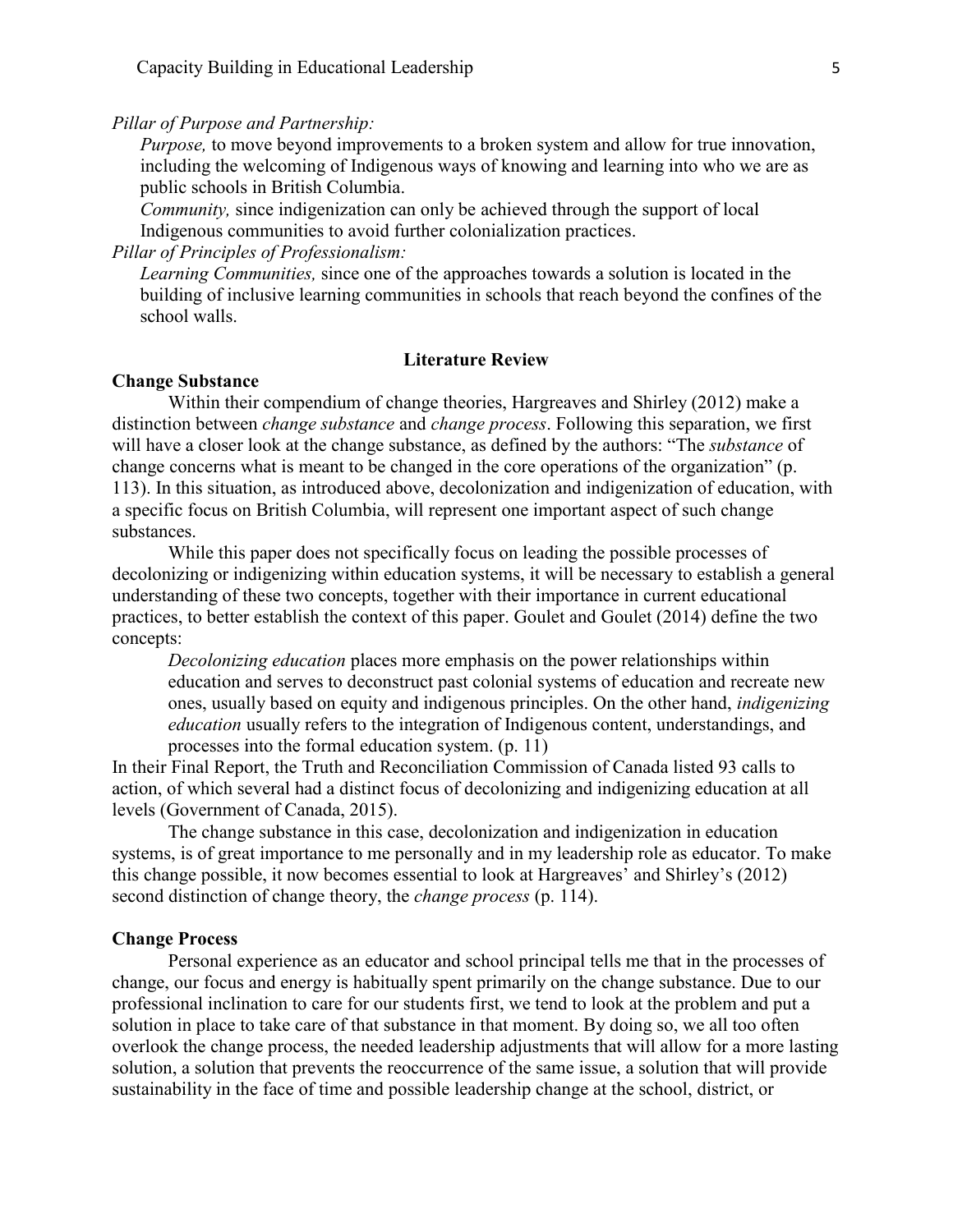ministry level. While we want to install changes quickly to help that child in the moment, we often neglect the administrative pieces, the change process, to solidify our actions and fixes to the problem in the longer term.

Lichtenstein et al. (2006) write: "A complex system perspective introduces a new leadership 'logic' to leadership theory and research by understanding leadership in terms of an *emergent event* rather than a person" (p. 3). From this statement, I presume that in Hargreaves' and Shirley's concept of leading school change process, it becomes important to view such a process as an event within a larger and more complex system, with considerations and responsibilities far beyond an individual or a group of persons who are close to, and focused on the change substance predominantly.

Looking at the example of decolonizing and indigenizing education within British Columbia (change substance) and the complexity of the undertaking (change process), a process that involves layers of governance from the federal to the community levels, layers of education governance within each political level, plus Indigenous communities, it becomes clear that we are dealing with a highly complex system, which can make change very involved and complicated. It is here where I see it as important to expand our understanding and effective application of leadership to one more theoretical framework, which appears to be instrumental to the process of change, the *complex adaptive system* (CAS).

## <span id="page-5-0"></span>**Complex Adaptive Systems**

As I established in the previous section, decolonization and indigenization of education represent a profound and multilayered change, within a greatly complex and multifaceted system. To make such a multi-level complex system adaptive, represents a significant challenge to leadership at all levels (Davis, et al. 2012; Hargreaves and Shirley, 2012; Kowch, 2013; Lichtenstein et al. 2006; Reigeluth and Duffy, 2008). Davis, Sumara, and D'Amour (2012) explain: "Complexity science is itself an example of what it studies: an emergent phenomenon in which similar but nonetheless diverse elements coalesce into a coherent, discernable unity that cannot be reduced to the sum of its constituents" (p. 375). Lichtenstein et al. (2006) add to this argument by explaining "leadership is a dynamic that transcends the capabilities of individuals alone; it is the product of interaction, tension, and exchange rules governing changes in perceptions and understandings" (p. 2). In this paper, I attempt to focus on how, in all levels of educational leadership, from a ministerial, federal and provincial level, across to the school based leaders, we can utilize some of those interactions and tensions to our advantage to provide the needed leadership, while applying some of the principles of Hargreaves' and Shirley's (2012) *four ways of changes*.

#### <span id="page-5-1"></span>**Four Ways of Changes**

Having established that leadership, within complex systems, is more than a single person or a simple act, according to Lichtenstein et al. (2006) it is more comparable to an event taking place between interactions, I will now attempt to connect this larger and more complex concept of leadership with the *four ways of change*, as outlined by Hargreaves and Shirley (2012).

Table 10 (Appendix A) represents an outline of a *Framework of the four ways of leading educational change*, as explained by Hargreaves and Shirley (2012). I propose that many of the aspects in this table represent some of those "interactive spaces between' people and ideas," as alluded to by Lichtenstein et al., (2006) and relate some of the content in this table back to the issue of leadership through decolonizing and indigenizing education practices. For this I will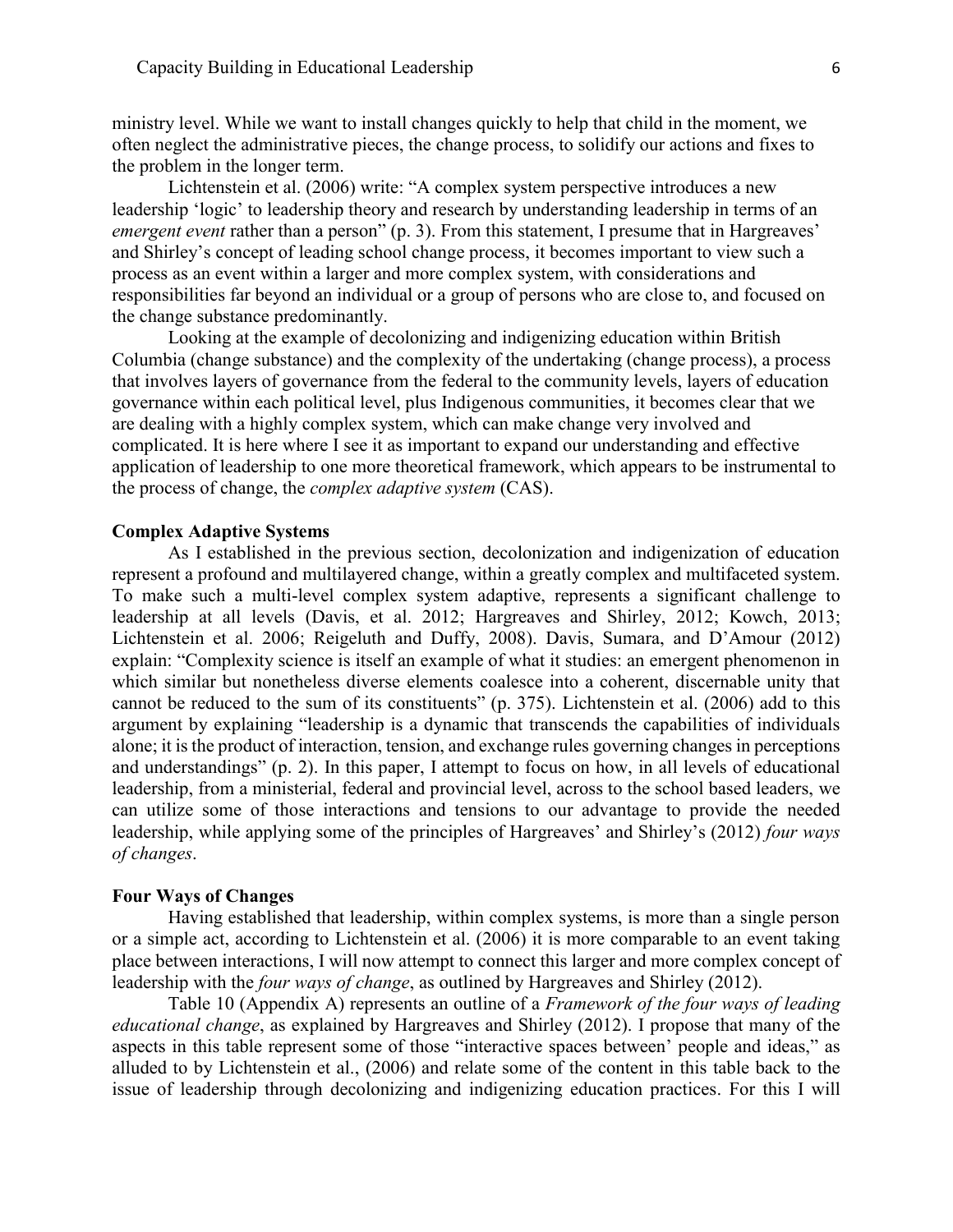choose some of the components of change within the three pillars of change, establish in which of the *four ways of change* the selected components align, with the support of current literature, observations, and statistics. I then will proceed to assume an alternate way of change for the same component to define where capacity building in leadership, from the ministerial across to the school level, needs to focus to bring us closer to a resolution of the original issue, decolonization and indigenization in education.

## <span id="page-6-0"></span>**Three Pillars of Educational Change**

The different pillars and components of change (Hargreaves and Shirley, 2012), within this intricate change leadership model, are difficult to view in isolation; as similar to a complex mechanism, it takes all the individual parts to work well together for that mechanism to perform at its best. When diagnosing and optimizing the performance of a complex model in its application within a complex leadership structure, we have to be able to look at each individual part of such a model, and how those parts are applied best at each level of leadership. Hargreaves and Shirley (2012) remind us: "it is not unusual to find a First Way teaching within a Second Way system with a Third Way school principal" (p. 11). For the purpose of this paper, I will attempt to look at some of the pillars and components of change individually. As Hazy and Uhl-Bien (2015) explain, "if intentional organizing is to occur within a complex system of human interactions, leadership as a construct must perform certain system functions" (p. 80).

Hargreaves' and Shirley's (2010) *Framework of the four ways of leading educational change* (see Figure 1), is a complex model to be applied in educational leadership. For the objective and the manageability of this paper, I will demonstrate a possible application of parts of this complex model – parts I see as pertinent to support leadership in education towards the tasks of indigenizing and decolonizing public schools. Therefore, I will first focus on the pillar of *Purpose and Partnership* and within this pillar I will examine the components of *Purpose* and *Community*. My second focus will be on the pillar of *Principles of Professionalism*, and within this pillar I will examine the component of *Learning Communities*. For each component of change examined, I will use evidence from practice and current literature to situate the concept within its current way of educational change. Next, I will explore which way or theory of leading educational change would be needed to allow for decolonization and indigenization of our educational practices in British Columbia.

#### *Purpose*

<span id="page-6-1"></span>Table 1:

| Components | First Way                   | Second Way                     | Third Way                                                | Fourth Way                                     |
|------------|-----------------------------|--------------------------------|----------------------------------------------------------|------------------------------------------------|
| Purpose    | Innovative;<br>inconsistent | Markets and<br>standardization | Performance<br>targets; raise the<br>bar, narrow the gap | Inspiring;<br>inclusive,<br>innovative mission |

*Within the pillar of purpose and partnership is the component of purpose*

The Government of British Columbia (2015) publications on Aboriginal Education Enhancement Agreements state the following *purpose*:

The Ministry of Education has supported the development and implementation of Aboriginal Education Enhancement Agreements (EAs) as a primary tool to increase student success and to bring Aboriginal learning to all students. This tool is well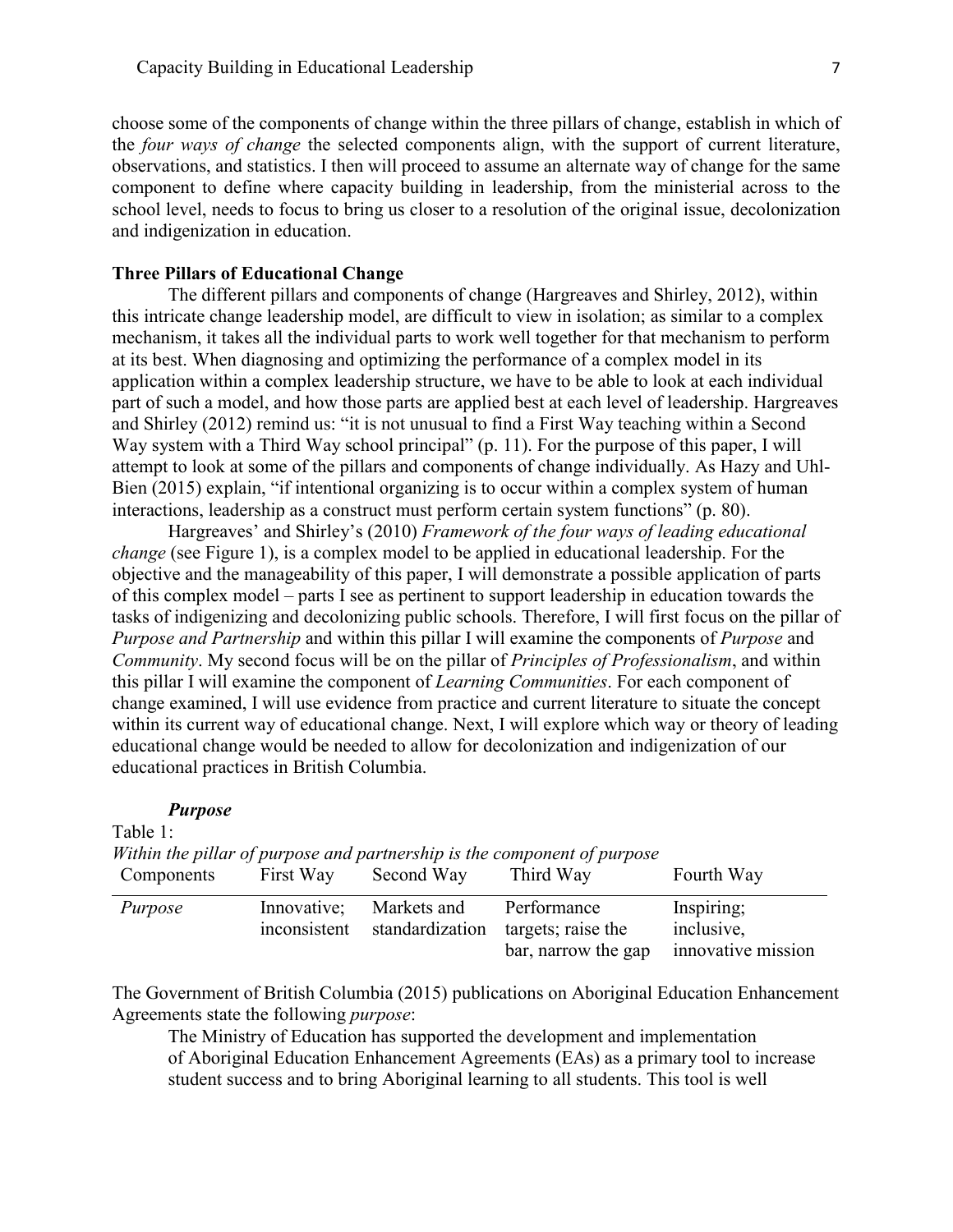established as a way to include Aboriginal people in decision-making and focus on measurable student outcomes. (p. 1)

Statistics stemming from those enhancement agreements are released annually by the Government of British Columbia (2016) under the heading of *How Are We Doing?* Those numbers are based on demographic information plus results from standardized testing, with the main purpose of comparing Indigenous students and their non-Indigenous peers. This focus on measurable student test results and their direct comparison across population groups, together with a continuous emphasis on the gap between Indigenous and non-Indigenous students are clear indicators of a *Third Way* approach: "Performance targets, raise the bar, narrow the gap" (Hargreaves & Shirley, 2012, Figure 1.1, p. 10). For the purpose of this argument, I will compare grade 4 and 7 test results in reading, writing, and numeracy for the 2007/08 and the 2015/16 school years (see Table 2).

#### Table 2

*Foundation Skills Assessment BC: A comparison between grade 4 and 7 students (Schaub, 2016)* Students performance in Writing

| School Year of | Not Yet Meeting |        | Meeting    |        | Exceeding  |        |
|----------------|-----------------|--------|------------|--------|------------|--------|
|                | Indigenous      | Non-   | Indigenous | Non-   | Indigenous | Non-   |
|                |                 | Indig. |            | Indig. |            | Indig. |
| 2007/08        | 32%             | 17%    | 51%        | 65%    | 3%         | 6%     |
| 2015/16        | 34%             | 16%    | 64%        | 79%    | $2\%$      | $5\%$  |

|                | Students performance in Reading |        |            |        |            |        |  |
|----------------|---------------------------------|--------|------------|--------|------------|--------|--|
| School Year of | Not Yet Meeting                 |        | Meeting    |        | Exceeding  |        |  |
|                | Indigenous                      | Non-   | Indigenous | Non-   | Indigenous | Non-   |  |
|                |                                 | Indig. |            | Indig. |            | Indig. |  |
| 2007/08        | 28%                             | 16%    | 63%        | 70%    | 5%         | 11%    |  |
| 2015/16        | 33%                             | 18%    | 62%        | 70%    | 5%         | 12%    |  |

|                | Students performance in Numeracy |        |            |        |            |        |
|----------------|----------------------------------|--------|------------|--------|------------|--------|
| School Year of | Not Yet Meeting                  |        | Meeting    |        | Exceeding  |        |
|                | Indigenous                       | Non-   | Indigenous | Non-   | Indigenous | Non-   |
|                |                                  | Indig. |            | Indig. |            | Indig. |
| 2007/08        | 35%                              | 21%    | 49%        | 60%    | $4\%$      | 10%    |
| 2015/16        | 40%                              | 19%    | 57%        | 70%    | 3%         | 11%    |

*It needs to be mentioned that for 2017/08 the results included a "performance level unknown" column, leading to the totals per population group being less than 100%. This column was eliminated for the 2015/16 school year.* 

There is little indication that the achievement gap between Indigenous and non-Indigenous students in British Columbia has narrowed over the past decade. My personal experience at the school level confirms this finding. Also, I sense a dissonance between the *Third Way* change leadership approach by the ministry, and predominantly *First Way* change leadership methods used at the classroom level. Teachers and schools are given limited amounts of direction (leadership) and resources to support these Third Way expectations in their classrooms. Here, the focus seems more on a First Way approach (innovative, inconsistent),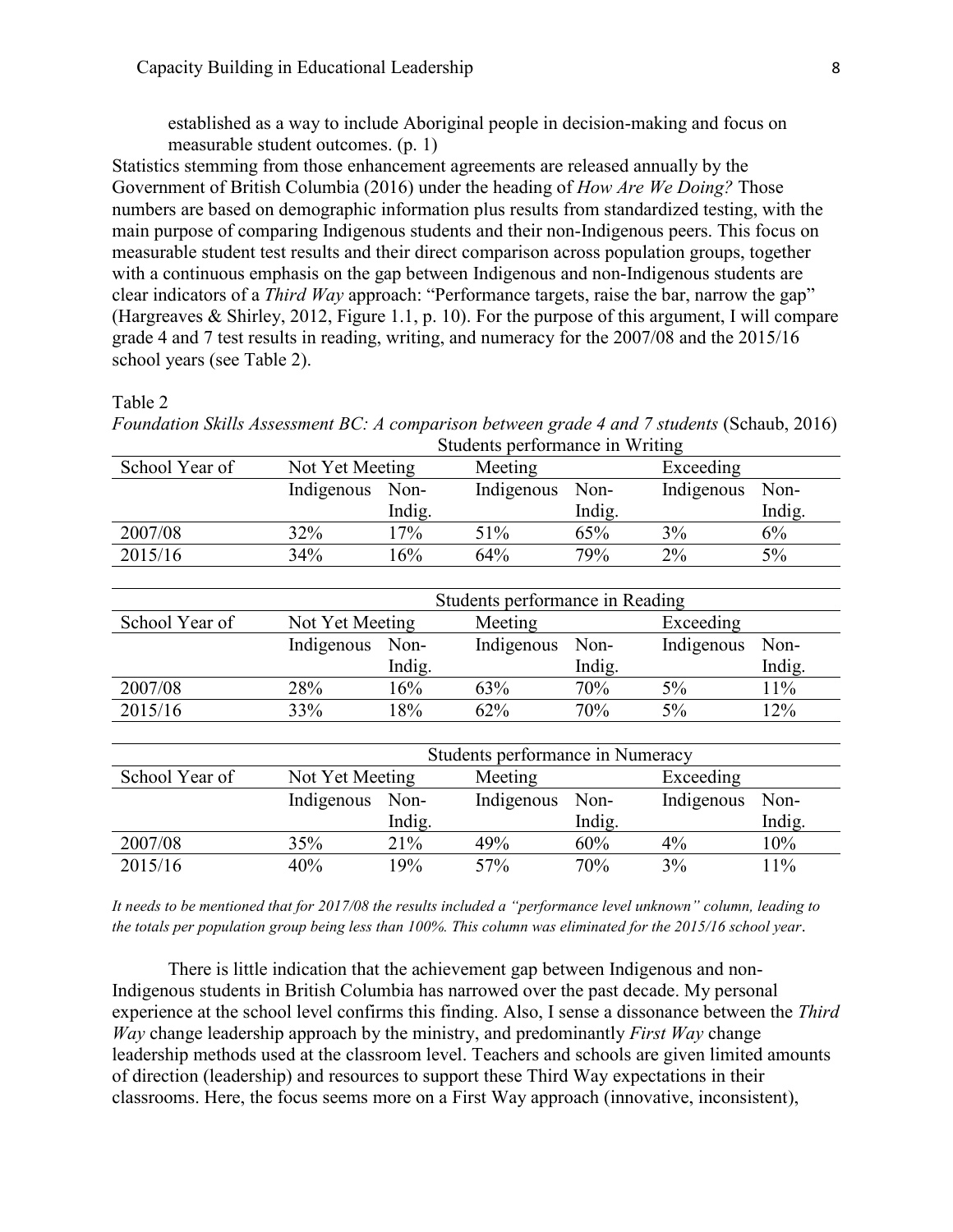where teachers *innovate* according to their own interests and levels of understanding, leading the system to an *inconsistent* approach between classrooms, schools, and districts (see Table 10 appendix A).

Looking at those numbers through the lens of the British Columbia Ministry of Education, it is evident that the results, over this last decade, do not match one of the main Enhancement Agreement goals: "… to increase student success" (Government of British Columbia, 2015, p.1). Following Hargreaves and Shirley, (2012) there seems to be an imbalance between *change substance* and *change process*. The ministry focus remains within the substance of changing test results and narrowing the gap, while at the classroom level, work is done mainly around changing the substance by means of including Indigenous materials, knowledge, and ways of learning. There seems to be a lack of *change process*, leaving us with questions of leadership capacity: Who is going to lead the process? How will it be done? What will be the time frame? And how will we track success?

Hargreaves' and Shirley's (2012) *Fourth Way* of educational change: "Inspiring, inclusive, innovative mission" (Figure 1.1, p. 10) can be that next step, allowing us to add more of this change process at all levels involved. Lichtenstein et al. (2006) point to tension as driving adaptive leadership in a complex system: "interactions between agents spark tension that leads to adaptive change. … Such challenges to agent schema can, under the right enabling conditions, foster realignment of agents' cognitive maps to resonate better with the new information" (p. 5). Clearly, there are tensions in this example. While the main focus of the ministry of education remains within the Third Way of educational change, classrooms are working within the First Way, and while one of the goals is closing those gaps, the reality is reflected differently in those yearly reports. I will return to these tensions under the heading: *Conceptual Framework Underpinning the Solution*.

## *Community*

<span id="page-8-0"></span>

| Table 3:  |            |                                           |                                                                               |                                                   |
|-----------|------------|-------------------------------------------|-------------------------------------------------------------------------------|---------------------------------------------------|
|           |            |                                           | Within the pillar of purpose and partnership is the component of community    |                                                   |
|           |            | Components First Way Second Way Third Way |                                                                               | Fourth Way                                        |
| Community | engagement |                                           | Little or no Parent choice Parent choice and<br>community service<br>delivery | Public engagement and<br>community<br>development |

Through Aboriginal Education Enhancement Agreements (Government of British Columbia, 2015) the ministry of education has put in place a mechanism that allows local school boards to create such agreements, together with local Indigenous communities, including local bands, Métis Associations, and other Indigenous groups within districts. The purpose of these agreements is "to enhance the educational achievement of Aboriginal students" (p.1).

Such enhancement agreements are generally developed in a process that includes local Aboriginal education councils, students, parents, teachers, and district leadership at all levels. Parents have a choice to participate in the process, a choice over their priorities, and in larger districts a choice of school, which can include the choice between a band or public school in some communities. However, at the end, the community, comprised of all possible participants in the process, will decide on the contents of such enhancement agreements – agreements that then will drive service delivery at the district and school levels. This approach falls into the *Third*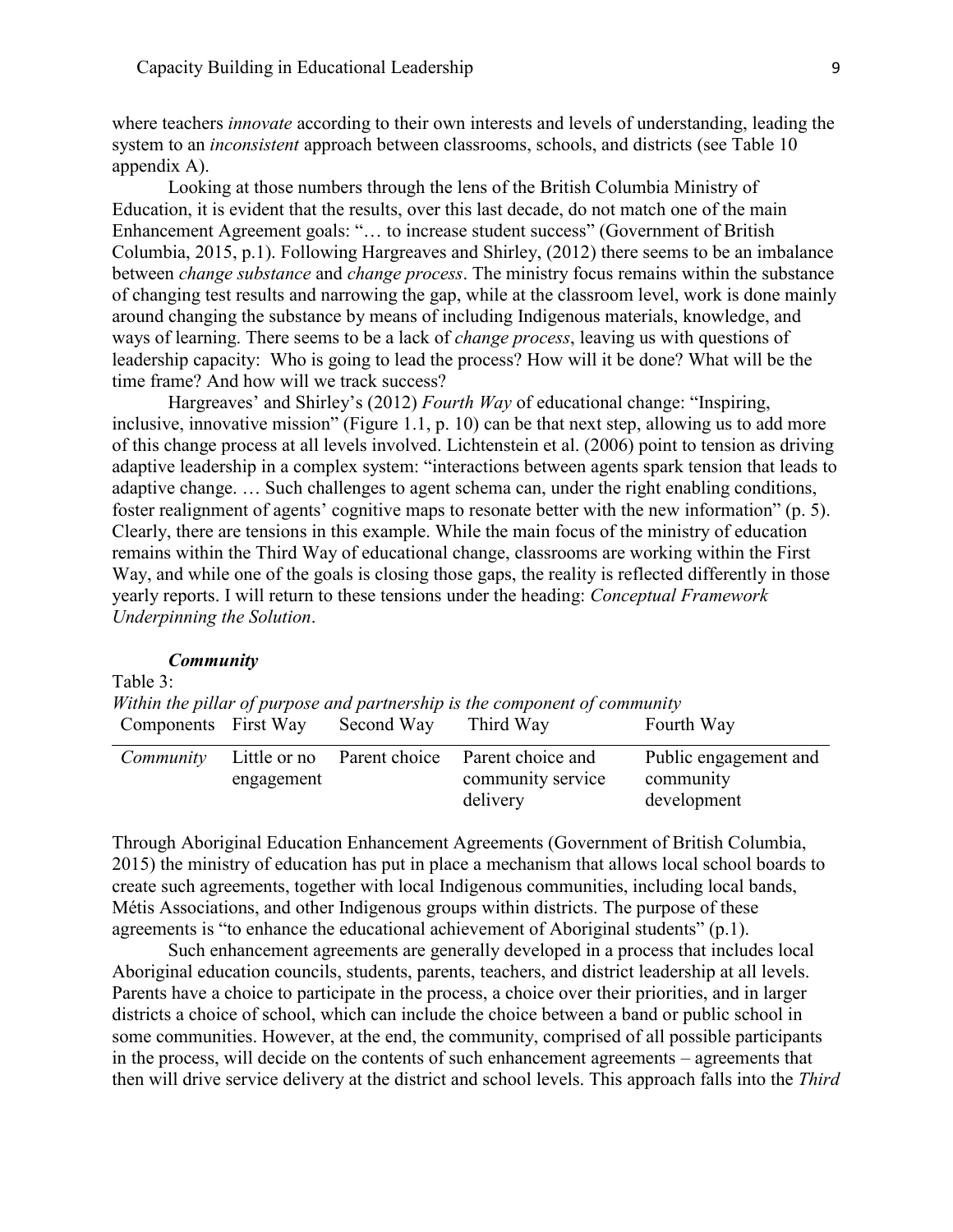*Way* of educational change (Hargreaves & Shirley, 2012): "Parent choice and community service delivery" (see Table 10 appendix A).

Since enhancement agreements were put in place, 15 years ago (Government of British Columbia, 2015), This process has worked well in many communities and often ended with feelings and ceremonies of celebrations. However, the statistics focusing on student academic achievements over this last decade do not match the main outcomes of those agreements. Cynics could point to the report of The Royal Commission on Aboriginal Peoples (RCAP) completed in 1991 (Government of Canada, 1991) and claim that many of the goals stated in this document were re-stated in the final report of The Truth and Reconciliation Commission (TRC) in 2015 (Government of Canada, 2015). The idealist will point out that education in British Columbia has moved from a *First Way* approach after the closure of residential schools to mostly a *Third Way*  approach, currently (Hargreaves & Shirley, 2012). The visionary will look at the *Fourth Way* of educational change, the RCC, and the TRC and foresee ways to create public engagement beyond the creation of a document, a vision of community development that fosters ongoing relationships between communities and schools. Fullan (2006) uses the concepts of "theory in use" and "theory of action": "Having 'theory in use' is not good enough, of itself. The people involved must also push to the next level, to make their theory of action explicit" (p. 3). Fullan uses the example of *Professional Learning Communities* and their potential to build wider communities, beyond the walls of individual schools (p. 7).

An example of Fullan's (2006) *theory of action* can be explored when moving from the *Third Way* change leadership, from giving parents a choice and delivering a service to the community, towards a *Fourth Way* change leadership. Here, the community, including the parents and school leadership, develop common ground and a community through public engagement where parents do not have to make choices, as a choice all too often comes with compromise, a community where individuals' needs are respected.

## *Learning Communities*

<span id="page-9-0"></span>Table 4:

|                                                                                             | $\mathbf{D}$ |            | $\mathbf{D}_{\text{min}}$ and $\mathbf{D}_{\text{min}}$ and $\mathbf{D}_{\text{min}}$ and $\mathbf{D}_{\text{min}}$ and $\mathbf{D}_{\text{min}}$ and $\mathbf{D}_{\text{min}}$ and $\mathbf{D}_{\text{min}}$ and $\mathbf{D}_{\text{min}}$ and $\mathbf{D}_{\text{min}}$ and $\mathbf{D}_{\text{min}}$ and $\mathbf{D}_{\text{min}}$ and $\mathbf{D}_{\text{min}}$ and $\mathbf{$ |            |
|---------------------------------------------------------------------------------------------|--------------|------------|------------------------------------------------------------------------------------------------------------------------------------------------------------------------------------------------------------------------------------------------------------------------------------------------------------------------------------------------------------------------------------|------------|
| Components                                                                                  | First Way    | Second Way | Third Way                                                                                                                                                                                                                                                                                                                                                                          | Fourth Way |
| Within the pillar of principles of professionalism is the component of Learning communities |              |            |                                                                                                                                                                                                                                                                                                                                                                                    |            |

*Learning Communities* Discretionary Contrived Data-driven Evidenceinformed

Fullan, (2006) addresses professional learning communities (PLCs), in their potential to drive change theory or to stifle it, depending on their frameworks and he cautions: "I will say that because the theory of action underpinning PLCs is not deeply enough specified by those adopting PLCs, they will again fall short of getting results" (p. 6). DuFour et al. (2010) write: "Leaders who call upon others to engage in new work, achieve new standards, and accomplish new goals have a responsibility to develop the capacity of those they lead to be successful in meeting these challenges" (p. ii).

Placing currently operational learning communities within Hargreaves' and Shirley's (2012) framework is difficult, as they tend to look very different from school to school. Within one school district, we often can observe learning communities enacting change characterized by the *First*, *Second*, and *Third Ways* of change leadership. Due to timetable limitations, all too often learning communities are expected to take place before or after school, making them highly discretionary for each individual staff member (*First Way*). In other situations, time is allocated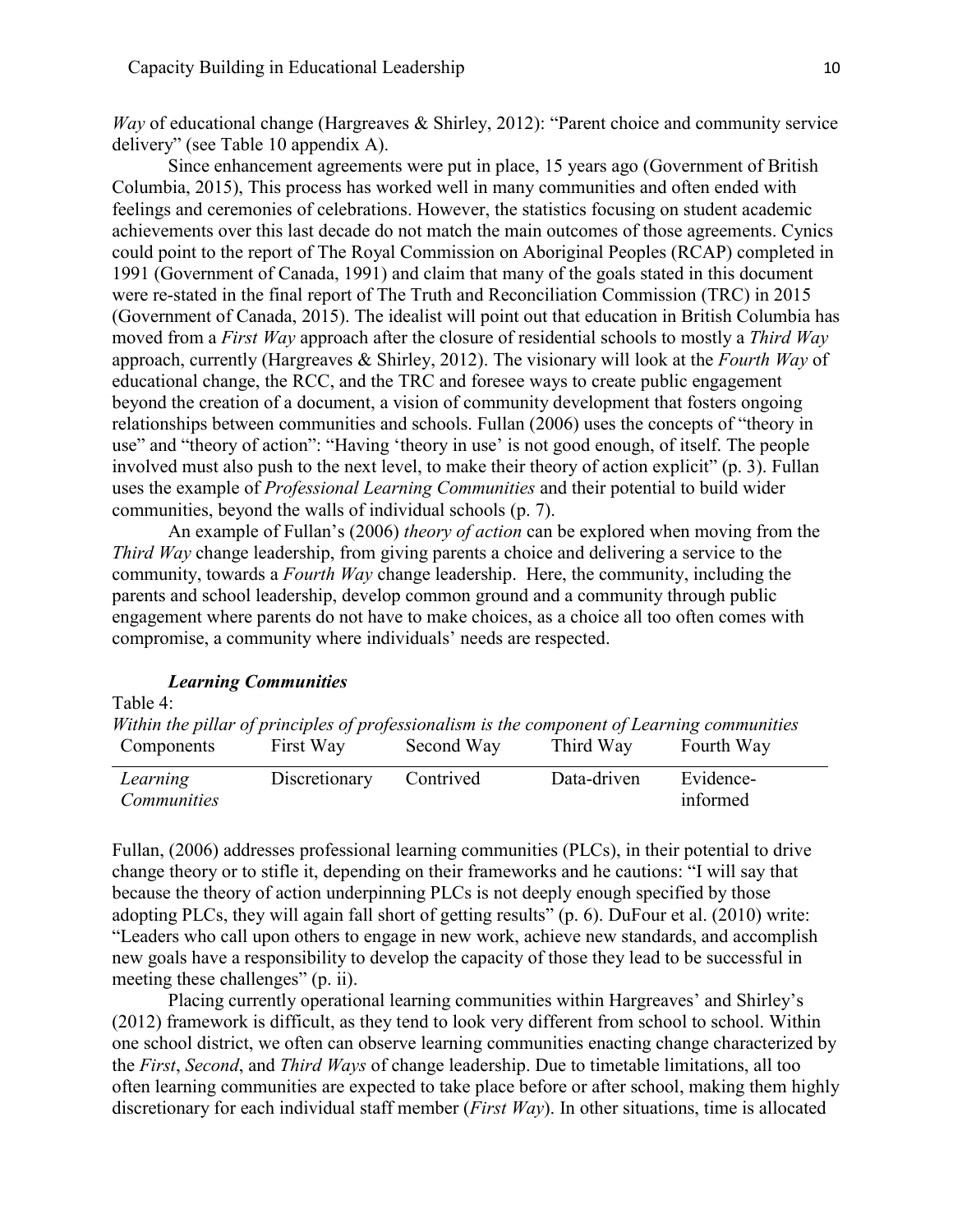and staff are expected to develop learning communities, which can make them contrived (*Second Way*).

Most learning communities, however, are based on data collection and emergent action research formats. DuFour et al. (2010) describe PLCs as an "ongoing process in which educators work collaboratively in recurring cycles of collective inquiry and action research to achieve better results for the students they serve" (p. 4). The authors expand on this idea and outline continuous cycles, iterations of data gathering, strategy development according to the data, strategy implementation, analysis of changes, leading into a new cycle of data gathering and strategy development. While the authors use the term *evidence* in place of *data*, the process is clearly data driven and therefore fits the *Third Way* of change leadership within Hargreaves' and Shirley's (2012) framework.

Fullan (2006) takes this idea of learning communities to the cusp of the *Fourth Way* in his argument that "PLCs can be miscast as changing the cultures of *individual* schools" (p. 6). He builds on his argument and claims: "For system change to occur on a larger scale we need schools learning from each other and districts learning from each other" (p. 7). I will take this argument further and add the wider community outside of the school walls to these learning communities. As in the *Fourth Way*, according to Hargreaves and Shirley (2012), learning communities are *evidence informed* and there is no limitation to where this evidence can originate. In the case of decolonization and indigenization in education, I argue that a lot of this evidence will have to come from the wider communities, including Indigenous communities, outside individual schools and districts.

### **Critical Analysis of the Literature and Research**

<span id="page-10-0"></span>In this critical analysis, I will refer back to the wider lens or view at the level of the Ministry of Education in British Columbia. I will extract the pros and cons from my literature review as they pertain to the issue of a persisting education achievement gap between Indigenous and non-Indigenous student groups, with an additional focus on the processes of decolonization and indigenization within the public-school system.

After a highly public process, the Truth and Reconciliation Commission of Canada (Government of Canada, 2015) has increased general awareness of the issues plaguing Indigenous population groups in Canada. Daily news reports of underfunded Indigenous communities, of poor living conditions, high suicide rates, and many other issues afflicting Indigenous populations do keep reminding us of this problem facing all of Canada, but the repetitiveness of the message can also have the consequence of making us impervious to these serious situations.

After close to two decades of Enhancement Agreements and efforts to include Indigenous ways of learning and knowing to the daily curriculum, leaders in education from the ministry to the individual school can no longer look at prevailing achievement gaps between Indigenous and non-Indigenous students from K-12, as outlined in Table 2, p. 9 and Table 9, Appendix A, without exploring additional and alternate measures to close those gaps. The British Columbia *Dogwood Diploma*, which is the regular high school graduation diploma, has become a credential too wide spread, with students at one end of its spectrum satisfying entry requirements for the most challenging academic post-secondary programs, while students on the other side of its spectrum are barely able to enter some basic post-secondary programs. At the ministry level it is therefore essential to recognize that widening this spectrum by lowering expectations and requirements for students to obtain our high school diploma cannot be the only solution.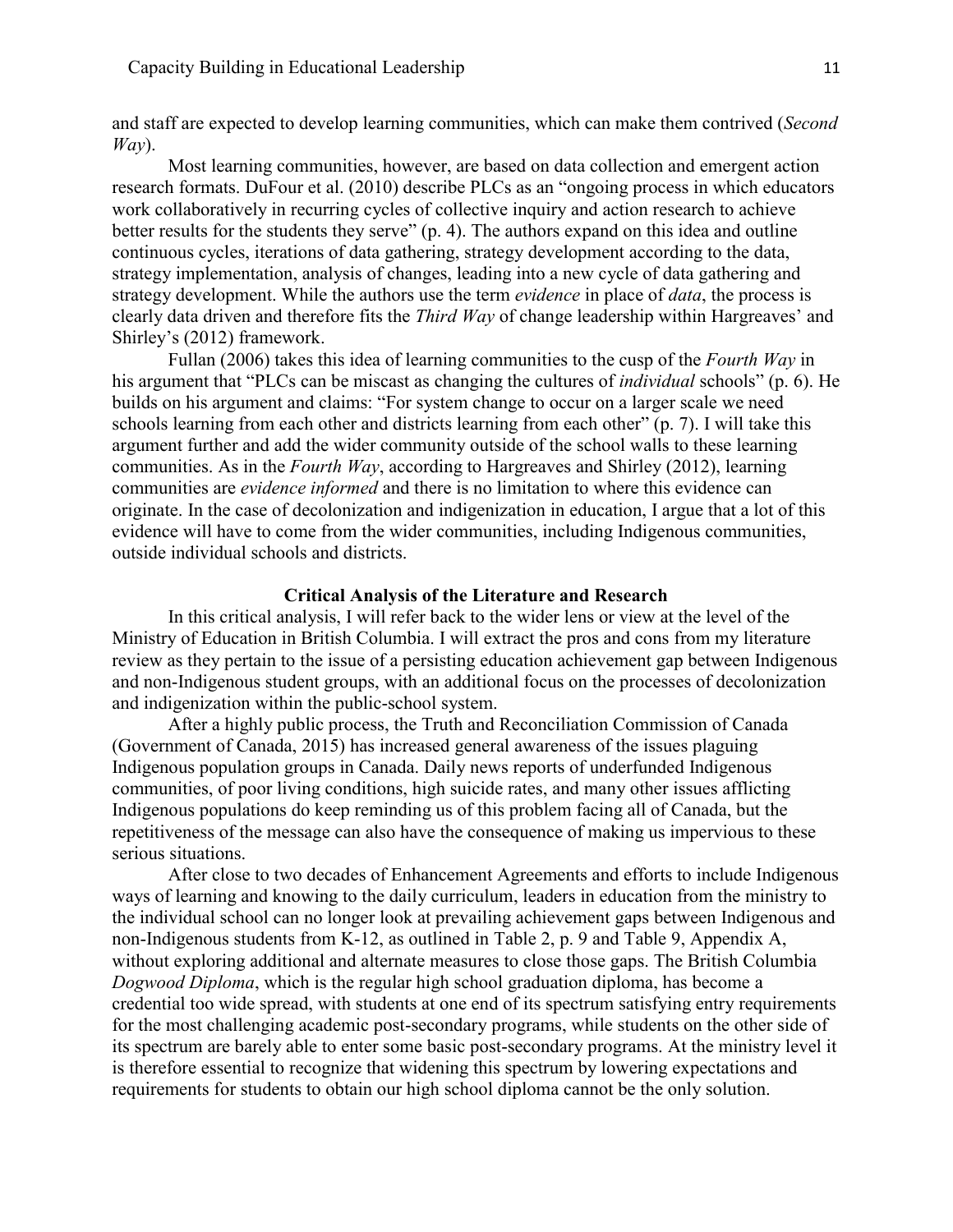In British Columbia (2017), the ministry of education is in the process of implementing a new curriculum from Kindergarten to grade twelve, a curriculum with a more specific focus on "Aboriginal perspectives and knowledge" (pp. 7-8), a curriculum that has the potential of an invigorated purpose to address this achievement gap. In regards to purpose, our literature review shows a couple of tensions, with government expectations and change leadership being located in the *Third Way* yet school practices often functioning at a *First Way* of educational change. While the government is measuring and looking for academic results, teachers in the classroom have very little concrete support or guidance to achieve those desired outcomes. This results in stagnating academic achievement stats, continuously showing Indigenous student populations underperforming in comparison to their non-Indigenous peer groups (see Table 2, p. 9 and Table 9, Appendix A).

While this can appear as very bleak and hopeless, one positive can be found within those poor findings. Lichtenstein (2006) mentions tensions or disruptions that are necessary to evoke change in complex adaptive systems, those tensions are apparent with expectations not being met or being backed up with the required support. The new curriculum has the potential to address many of these issues, allowing for more *inspiring*, *inclusive*, and *innovative* approaches (see Table 1, p. 8). At the ministerial level, it will be imperative to provide leadership, guidance, and resources that will allow such tensions and disruptions to evoke changes and enable steps towards decolonization and indigenization at the district, school, and classroom levels. While this new curriculum holds all this promise, it might be in vain under prevailing leadership practices.

This concept of inclusion penetrates most finings in this literature review. Under the principle of *community,* the findings show that, in many districts, we are coming close to working in a *Fourth Way* approach to educational change. Communities are engaged in developing enhancement agreements, there is an awareness of the problem and a willingness to find a solution. Visionary leadership at the provincial level can help the system take this next step, which involves the component of *Learning Communities*.

While the literature and the reality in the classroom show that learning communities are currently dispersed across *First* to *Third Way*, this situation creates another tension or disruption, asking for more direction and leadership, as the value of high performing learning communities is well known and little disputed. Fullan (2006) warns: "In critiquing PLCs I will end up with a warning – that we don't throw out the baby with the bath water"  $(p, 6)$ .

The strongest pros in these findings can be summoned up as one. There is little dispute that there is a strong need for closing this education gap between Indigenous and non-Indigenous students; this need might be based in statistics, economics, or morals. There also is a clear understanding that community involvement and learning communities will play an essential part on this journey, and to make the two most effective, provisions at the ministry level must enable districts to consider them as one and not as separate entities.

## **Conceptual Framework Underpinning the Solution**

<span id="page-11-0"></span>If Indigenous students do not see themselves represented in our schools (Episkenew & Reder, 2008; Goulet & Goulet, 2014; Government of Canada, 2015; Ottman, 2009), as alluded to earlier in this paper, then we need to build leadership capacity, starting at the ministry of education, reaching all across the individual districts, schools, and classrooms where this needed representation for Indigenous students can be provided through purposeful acts of leadership. Looking at educational change through the concept of Hargreaves' and Shirley's (2012)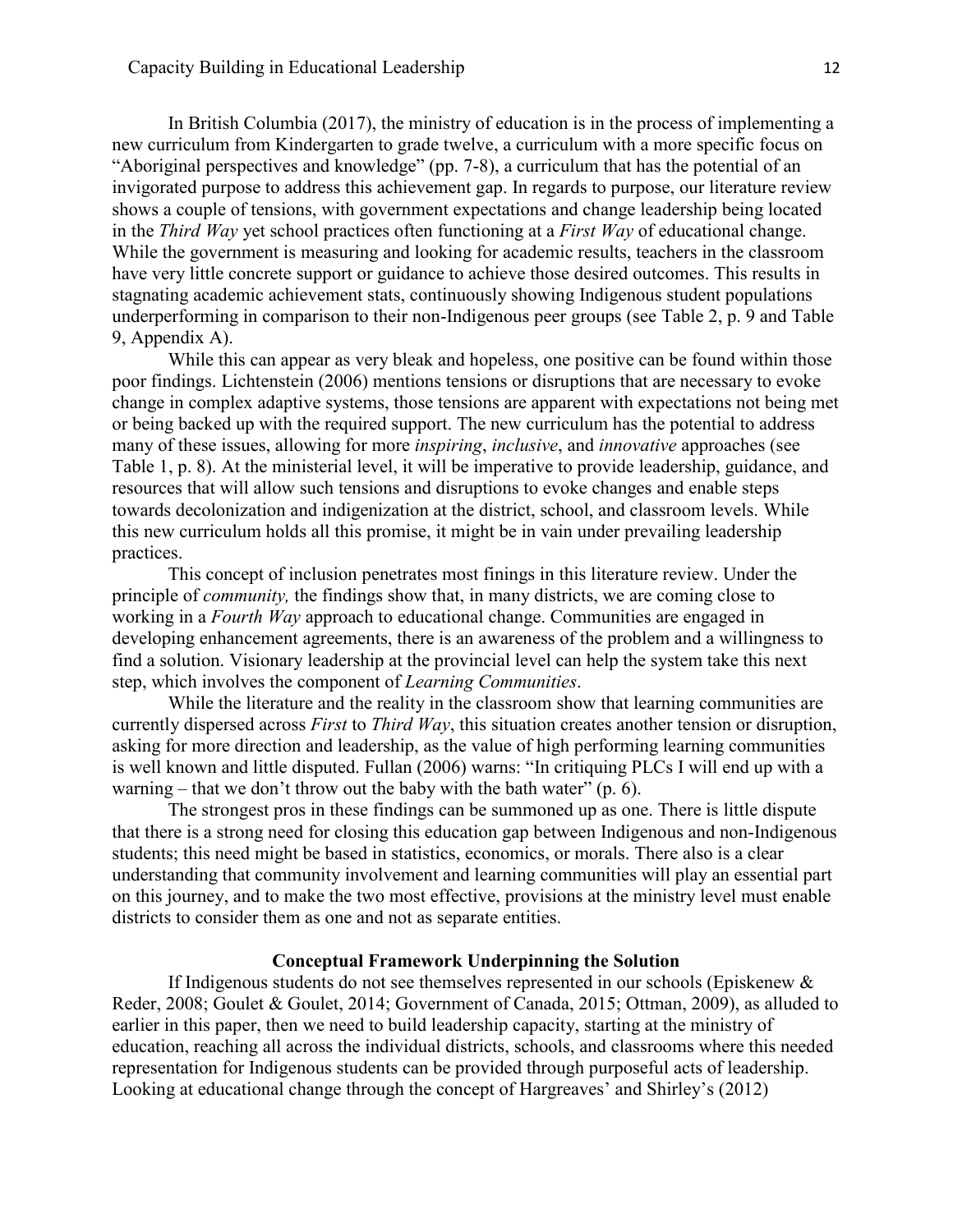*Framework of the four ways of educational change*, we now can take our findings and amalgamate them into a wider framework that can bring possible change to the persisting academic achievement gap and allow Indigenous student groups to find themselves represented in our schools, through processes such as decolonization and indigenization.

## <span id="page-12-0"></span>**Change Substance and Process**

In an email conversation, Dr. Dwayne Donald (personal communication, February 14<sup>th</sup>, 2017) challenged my ideas of decolonizing schools: "As for decolonization, I think that the real work now needs to be unlearning colonialism for us all. For me, the move to decolonization has been too quick. There is lots of work that needs to happen before we can even consider that." This takes me back to Hargreaves' and Shirley's (2012) concepts of *change substance* and *change process*. As discussed before, the essence of current interventions is mainly *change substance* focused: we put measures in place to help Indigenous students perform at the individual classroom level, make them measure up to their non-Indigenous peers. However, we tend to overlook the *change process*, we overlook capacity needs in leadership to make those changes systemic. As Dr. Donald elaborates, to "study the unnamed culture that governs most of what we do in schools" (Donald, 2017, personal communication, February  $14<sup>th</sup>$ ). I argue here that a great part of this "unnamed culture that governs most of what we do in schools" is in its entirety or partially a result of prevalent leadership practices.

According to Lichtenstein et al. (2006), leadership needs to be understood as bigger than one person, as "an emergent event" (p.3). Therefore, a solution to this problem, within such a complex adaptive system, can only be found within the extensive process of building leadership capacity through breaking the complexity of leadership, the macro-level, into its basic elements, exploring the impact of each of those elements on the whole organism at this micro-level, and reconstructing the complex organism with a deeper understanding of its complex inner workings. Kowch (2013) summarizes "four categories of important leader network characteristics" (pp. 167-170), which I have attempted to condense in Table 5. These four categories in their summarized form reveal the sheer complexity of such a leadership network. It also is important to notice that for many of the characteristics listed in Table 5, it will be impossible to precisely plan due to the fact that they are dependent on individual persons. However, it is important for a purposeful leader to be aware of those potential influences in order to avoid surprises with a potential of being detrimental to the desired outcome.

#### Table 5

|                            | Four categories of leader network characteristics, condensed (Kowch, 2013) |  |  |  |  |
|----------------------------|----------------------------------------------------------------------------|--|--|--|--|
| Relations                  | Bureaucratic / Functional                                                  |  |  |  |  |
|                            | Knowledge exchange                                                         |  |  |  |  |
|                            | Personal support                                                           |  |  |  |  |
|                            | Technical / Process                                                        |  |  |  |  |
| <b>Structural features</b> | Centrality (cohesion around a focal point)                                 |  |  |  |  |
| and patterns               | Density (existing versus potential ties/relationships)                     |  |  |  |  |
|                            | Cluster (inhibiting sub-systems)                                           |  |  |  |  |
| Capacity                   | Ability to manage complex tasks                                            |  |  |  |  |
|                            | Ability to generate answers to new problems; generate new                  |  |  |  |  |
|                            | information                                                                |  |  |  |  |
|                            | Ability to rise above self interest                                        |  |  |  |  |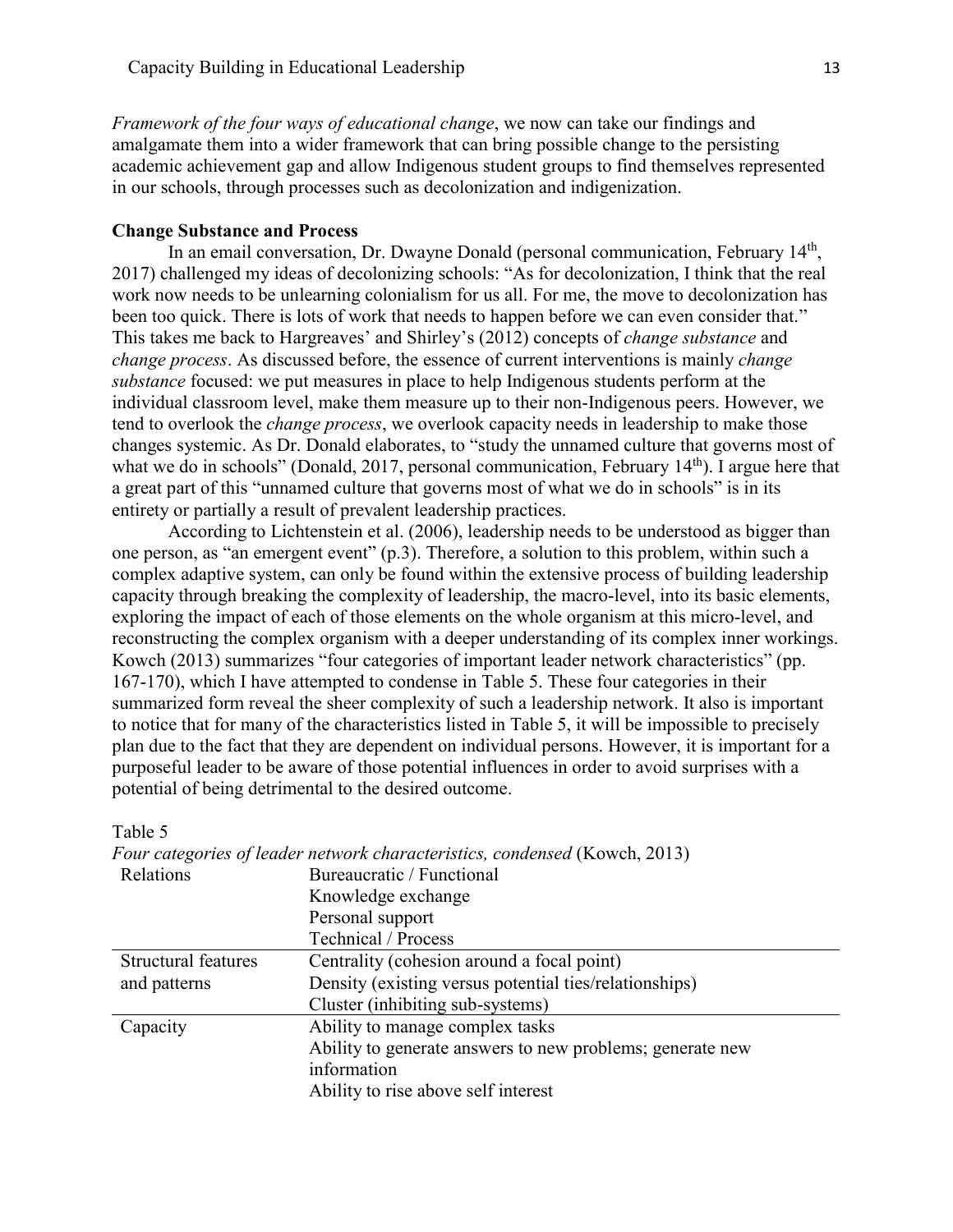|                  | Concept within the system of roles; value set; professional ethos |
|------------------|-------------------------------------------------------------------|
| Network dynamics | Nature and types of relations                                     |
|                  | Changes in actors / Relation types and resonances                 |
|                  | Attractors motivating leaders to participate and act              |
|                  | Organize interest and do the work                                 |

#### Figure 1

*4 th Way Change components within the network characteristic of "Relations"*



Figure 1 is a visual representation of the three change components discussed earlier in this paper, throughout tables 1, 2, and 4, within a *Fourth Way* approach to educational change (Hargreaves and Shirley, 2012). The three change components are surrounded by the *network characteristic* of *Relations*, as summarized in Kowch (2013). It is here where the immense intricacy of a complex adaptive system, such as an education system within its influences from the wider community, becomes visible. Figure 1 does only consider two out of three pillars in Hargreaves's and Shirley's (2012) model and only lists three of a total of thirteen components of change, while it also is limited to only one of the four network characteristics, listed by Kowch (2013). It becomes clear that including all of these components reaches far beyond the scope of this paper.

## Vignette 1

*Secondary School Project*

This Secondary School is a grade 9 to 12 high school with about 850 students, 45 teachers, and 30 support staff. The school has an Indigenous student population of approximately 27%. Similar to most other secondary schools in Canada, this secondary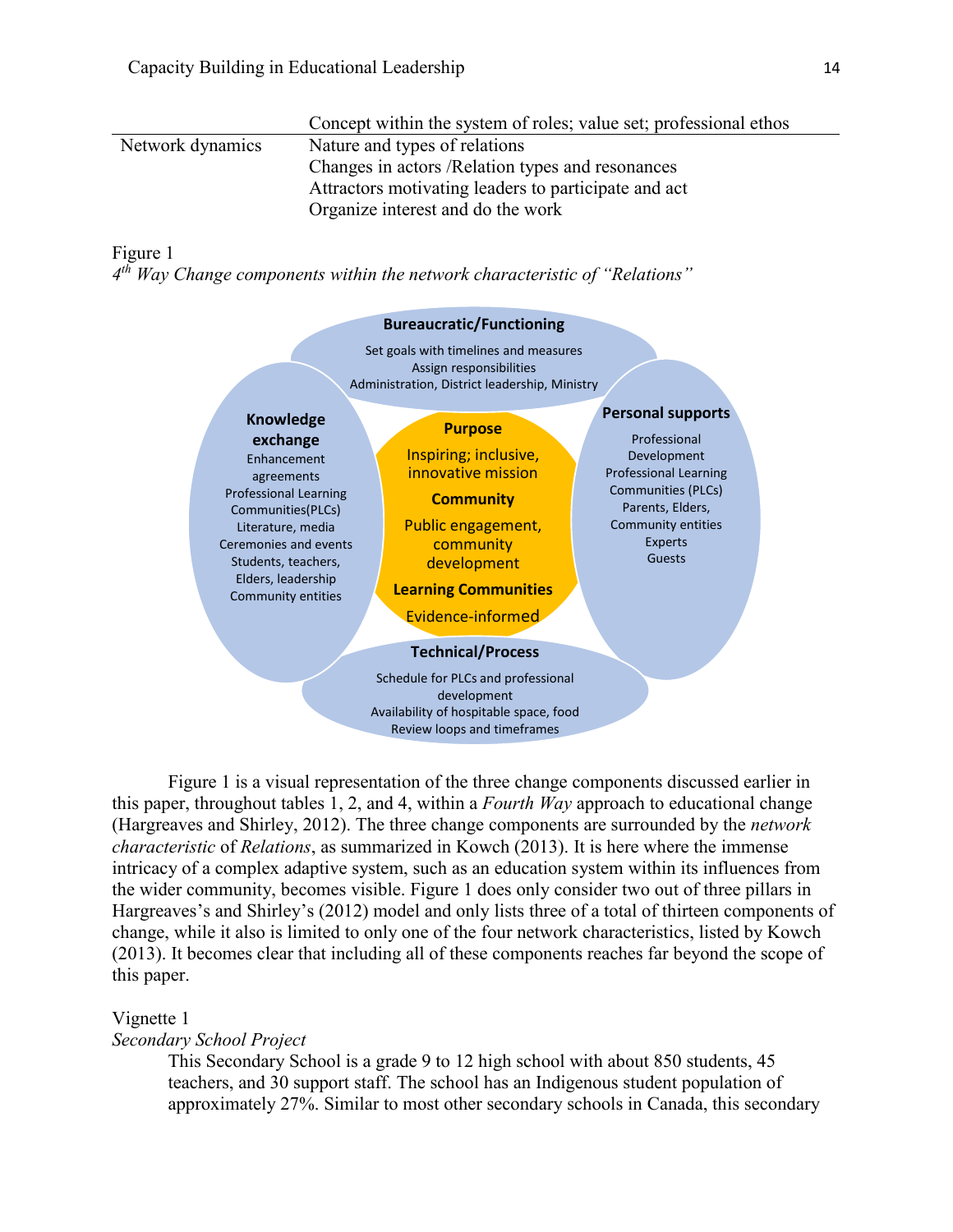school experiences a persisting achievement gap between Indigenous and non-Indigenous students.

In the spirit of healing and strengthening Indigenous communities along the Western Pacific shores of North America, the annual event of Tribal Journeys sees traditional ocean canoes from Indigenous Nations all along the coast gather annually in a different Indigenous community.

This vision sees the carving of a canoe done at the school by students and staff, under the guidance of local experts, artists, and Elders. This project did receive the blessing and support of all Indigenous communities connected to the school. As we undertake the journey of carving this canoe, patience and persistence have become the most essential attributes carried by staff and students involved. One unexpected, but welcome "sideeffect" coming along with this project is Indigenous students finding their voices and approaching school administration with requests and suggestions to find representation within our high school.

#### **Recommendations Towards a Solution**

<span id="page-14-0"></span>Looking at complex adaptive systems such as an education system, we can liken them to a living organism. Indigenous students and their families are ailing within our current system and to come up with a process of healing, we have to analyze individual elements of the system as was done in previous parts of this paper. Once we look at ways of remedy, we have to consider the organism as a whole, and avoid healing one part by depriving another.

With the awareness of balancing change substance and process, I will use the *network characteristic* of *Relations*, Kowch (2013), in combination with Hargreaves' and Shirley's (2012) three components of change, discussed above, and their attributes of the Fourth Way change approach. In an attempt to take this theoretical exercise into a more pragmatic realm, I will use Vignette 1, describing a planned project at a Secondary School in British Columbia, and discuss some of the leadership capacity building needs at all levels, from the ministry of education to the classroom. Due to the vast complexity discussed above, this exercise will only touch on a fraction of possibilities and serve as one example of theory application.

I will now use the components in Figure 2 to identify some of potential tension and disruptions within, and while doing so, we have to keep in mind that this is not an exhaustive practice that, within the scope of this paper, we can only touch on some and not all. As we explore those tensions we have to do so under the umbrella of the overarching outcome, indigenizing and decolonizing schools and creating education environments where Indigenous students feel represented, an environment where students of all ethnic backgrounds can feel represented. Therefore, apparent tensions within this model need to be dealt with and eased in light of these overarching goals: "... decolonization in the Canadian context can only occur when Aboriginal peoples and Canadians face each other across historic divides, deconstruct their shared past, and engage critically with the realization that their present and future is similarly tied together" (Donald, 2009, p. 5).

#### Figure 2

*Practical application of 4th Way Change components within the network characteristic of "Relations", using Vignette 1*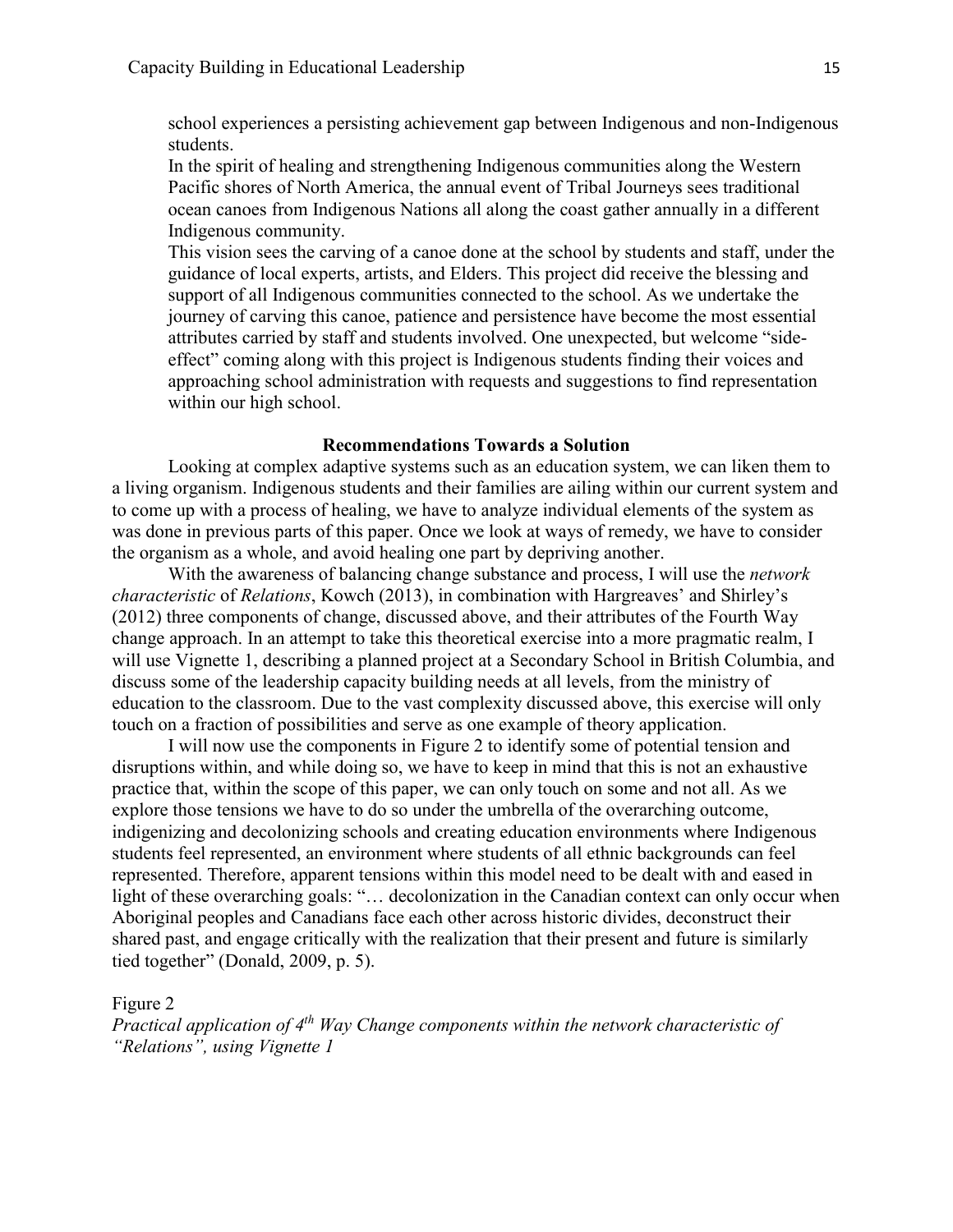#### **Bureaucratic/Functioning**

Permission needed by local bands and education council Insurance issues for guest carvers, covering of costs Procurement of a feasible log

**Knowledge exchange** Transfer of knowledge from Elders and artists to students and staff Symbolism and ownership of Indigenous art

#### **Purpose**

Inspiring to all students and staff Unique opportunity

#### **Community**

Needs the engagement of Indigenous knowledge in the community

Process is developped together with the community

#### **Learning Communities**

Immediate hands on evidence within the carving

#### **Personal supports**

Staff/union support Local artists / experts Sponsor teachers Parent and student support Connecting with different Elders from different local Bands

#### **Technical/Process**

Location and set up of the log, accessibility, safety Sequence of the process, guidance, leadership of the process Facility and infrastructure (power, shelter, tools, ...) Who helps at which stage

## <span id="page-15-0"></span>**Tensions and Disruptions**

Table 6 will focus on tensions within *Personal supports*, identify the tension, list the actors, and look at possible solutions within all the parts of Figure 2, within different levels of educational leadership and under the umbrella of indigenization and decolonization.

#### Table 6

## *Potential tension inside "Personal supports" within Figure 2*

Tensions:

Close working relationship between local artists / experts and the sponsor teacher (woodworking teacher) can create a tension around boundaries and possibly bring in union issues around teacher autonomy or liability concerns

Actors: Shop teacher Local Indigenous artist / expert Teacher association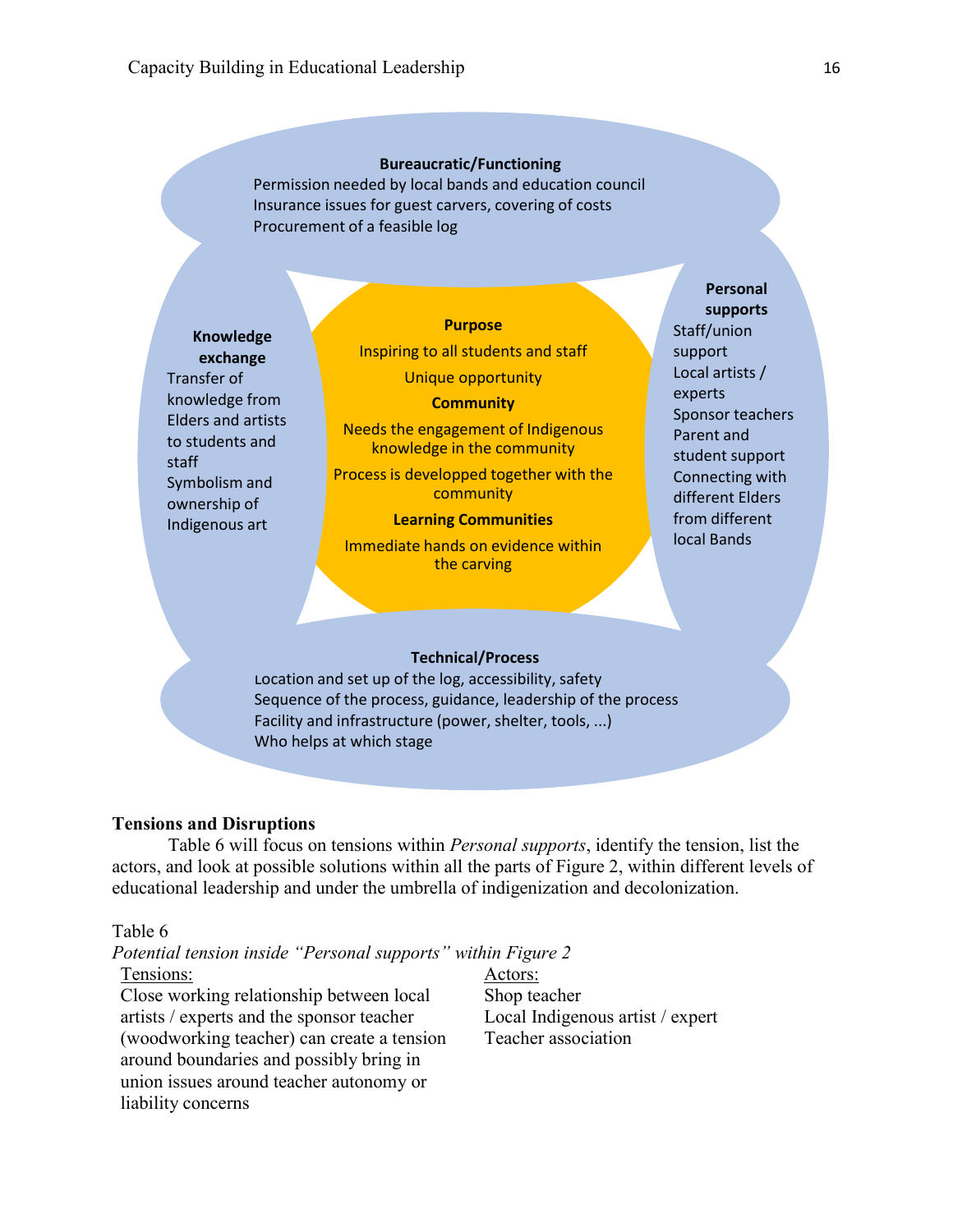Leadership at the ministry level:

Provide for allowances regarding non-teacher experts working in schools during contract negotiations with teacher association

Negotiate liability clauses allowing non-school employees to use school equipment

Develop guidelines for districts and schools around bringing in local experts

Leadership at the district level:

Work with the local teacher association to ensure all parties are respected

Work with local Bands and Métis Associations to establish protocols around Indigenous experts working in schools

Leadership at the school level:

Bring teachers and local experts together and negotiate mutually respectful cooperation Include, inform students, parents, and staff

Table 7 will explore tension across Kowch's (2013) *network characteristic* of *Relations*, within Figure 2, using the same organizational structure.

Table 7

| Potential tension across "network characteristics" of "Relations" within Figure 2 |                                              |
|-----------------------------------------------------------------------------------|----------------------------------------------|
| Tensions:                                                                         | Actors:                                      |
| Ownership and protocol around Indigenous                                          | Personal supports                            |
| art and symbolisms can bring tensions                                             | <b>Elders from different Bands</b>           |
| between Indigenous families, Bands, and                                           | Artists / experts from different bands       |
| associations. When ignored by school leaders                                      | Technical / Process                          |
| this can be a significant breach of protocol                                      | Following, respecting protocol               |
|                                                                                   | Knowledge exchange                           |
|                                                                                   | Ownership of knowledge, who has the right to |
|                                                                                   | pass it on and to whom                       |
|                                                                                   | Ownership of the process and product         |
|                                                                                   | Bureaucratic / Functioning                   |
|                                                                                   | Obtain permission from all entities involved |
|                                                                                   | Procurement of the log, tools                |

Leadership at the ministry level:

Develop protocol outlines that can be applied and tailored to local use by districts and/or schools (asking permission, who to ask, how to ask, …)

Establish a process respecting to Indigenous rights regarding procurement of materials Leadership at the district level:

Establish close working relationships with local Indigenous Bands and Associations (principal

or director of Indigenous relations)

Directly negotiate or advise and support individual schools through the process

Establish a well-balanced and all-inclusive resource list within the district

Leadership at the school level:

Ensure protocols are understood, respected, and followed at all times and at all levels

Check in with Indigenous Bands and Associations regularly

Work with students, parents, and teachers to be on the same page

Ensure permission is obtained at each step, ask twice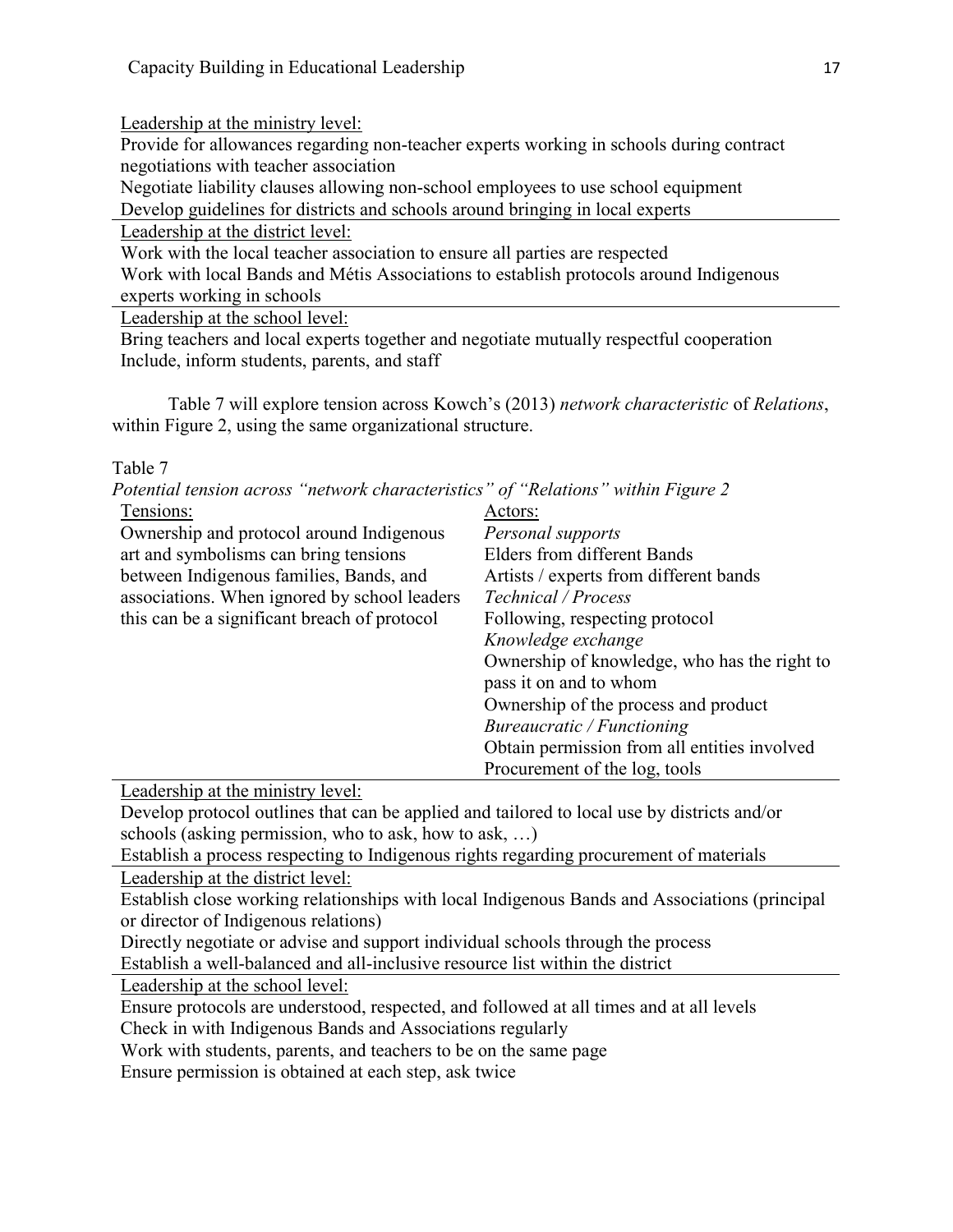Table 8 will explore tension across Kowch's (2013) *network characteristic* of *Relations*, as they include the 4<sup>th</sup> *Way Change components* within Figure 2, again following the same organizational structure.

Table 8

*Potential tension across "network characteristics" of "Relations", Including the "4th Way change components, within Figure 2*

| Tensions:                                                                                                                                                                                 | Actors:                                 |  |  |  |  |
|-------------------------------------------------------------------------------------------------------------------------------------------------------------------------------------------|-----------------------------------------|--|--|--|--|
| Misguided sequence of approach in planning                                                                                                                                                | School leaders and everyone involved or |  |  |  |  |
| such a project at the school level can create                                                                                                                                             | mistakenly not involved                 |  |  |  |  |
| distrust with Elders, Bands, Associations,                                                                                                                                                |                                         |  |  |  |  |
| artists, staff, and students                                                                                                                                                              |                                         |  |  |  |  |
| Leadership at the ministry level:                                                                                                                                                         |                                         |  |  |  |  |
| Develop memoranda of understanding with provincial Indigenous organizations around the                                                                                                    |                                         |  |  |  |  |
| value and importance of such project towards indigenizing and decolonizing schools                                                                                                        |                                         |  |  |  |  |
| Develop process outlines with Indigenous organizations to guide districts and school along the                                                                                            |                                         |  |  |  |  |
| path                                                                                                                                                                                      |                                         |  |  |  |  |
| Leadership at the district level:                                                                                                                                                         |                                         |  |  |  |  |
| Establish close connections to all local Indigenous entities, possibly a director/principal of                                                                                            |                                         |  |  |  |  |
|                                                                                                                                                                                           |                                         |  |  |  |  |
| Indigenous relations                                                                                                                                                                      |                                         |  |  |  |  |
| Offer professional development around Indigenous relations for administrators, teachers and                                                                                               |                                         |  |  |  |  |
| support staff                                                                                                                                                                             |                                         |  |  |  |  |
| Leadership at the school level:                                                                                                                                                           |                                         |  |  |  |  |
|                                                                                                                                                                                           |                                         |  |  |  |  |
| Ensure provincial and district guidelines are known and followed                                                                                                                          |                                         |  |  |  |  |
| Establish a learning committee, department, growth team with a focus on Indigenous relations<br>Build connections to local Indigenous entities, visit events and celebrations, be visible |                                         |  |  |  |  |
|                                                                                                                                                                                           |                                         |  |  |  |  |

The examples of potential tensions outlined in Tables 6, 7, and 8 reveal some of the many intricacies within a complex adaptive system such as leadership in education with a focus on indigenization and decolonization of school environments. While the complexity can appear as overwhelming, the detailed break-down and analysis at this micro level reveals applicable solutions and patterns within those solutions. The importance of connecting epistemologies and looking for common ground to meet becomes apparent. In addition, this exercise reveals the overarching responsibility at the ministerial level of education to guide such a process of leadership, within such a complex adaptive system, and to guide it at each level simultaneously, as missteps along the way, trial and error approaches, can cause damage in trust that will be difficult to manage in view of the many historic wrongs inflicted on Indigenous populations by education systems on differing levels.

#### **Conclusion**

<span id="page-17-0"></span>As indicated by many scholars, leadership within a complex adaptive system cannot be a one-person operation and it cannot take place in an environment of improvisation or trial and error; this is especially true in complex adaptive systems such as education within its wider community (Fullan, 2006; Hazy & Uhl-Bien, 2015; Kowch, 2013; Lichtenstein et al., 2006). Uhl-Bien et al. (2007) aver: "In this post-industrial era, the success of a corporation lies more in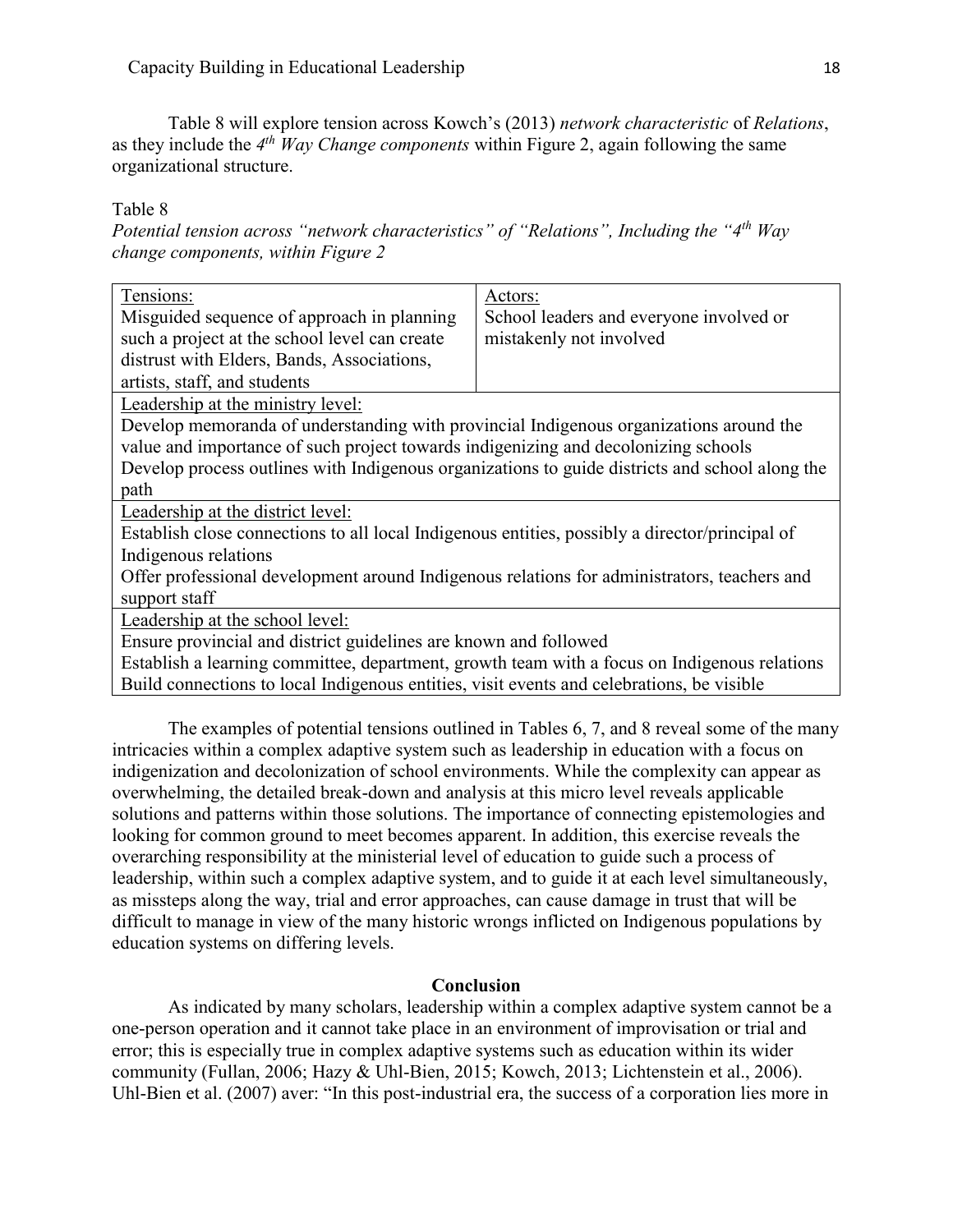its social assets-its corporate IQ and learning capacity-than in its physical assets" (p. 300). Linda Tuhiwai Smith (2012) explicates: "The language of imperialism may have changed, the specific targets of colonization may have shifted and Indigenous groups may be better informed, but imperialism still exists" (p. 103). Her explanations expand to the fact that "it was not just Indigenous populations who had to be subjugated. Europeans also needed to be kept under control, in service to the greater imperial enterprise" (p. 24). Looking at the accounts by Linda Tuhiwai Smith, through the lens of the above statement by Uhl-Bien et al., it becomes essential to recognize that imperialism was a part of industrialization and that in this post-industrial era, we also need to make a conscientious effort to enter a post-imperialist era, an era where we become to realize that these social assets, the corporate IQ and learning capacity must include the epistemologies, ontologies, and axiologies of all Indigenous groups, a process that cannot happen fortuitously, a process that needs to be orchestrated at the top governing levels, including all entities within such a complex adaptive system.

The outset of this paper was to critically identify a persisting leadership problem and attempt to find a solution within leadership capacity building. Figures 1 to 4 (Appendix A), outline some of the ways we can move education away from its industrial origins and incorporate the social assets and corporate IQ often untapped in schools, including staff, students, and their wider communities. This is especially true for the tremendous potential of knowledge, resting, all too often dormant, within Indigenous communities. In this paper, I was also able to connect theoretical concepts of leadership capacity building with practical solutions, as they apply to the processes of decolonization and indigenization of our public schools and in the process of closing a persisting achievement gap between Indigenous and non-Indigenous student groups.

Lichtenstein et al. (2006) explain leadership as a process found within interactions between people and their ideas. While Figures 1 to 4 (Appendix A) attempt to serve as a rough road map towards a solution of decolonizing and indigenizing our schools, and in the process narrowing the gap between non-Indigenous and indigenous students, the solution, the answer, cannot be known and can only be discovered on the capacity building journey, as we explore and experience those interactions and tensions in the spaces between people and their ideas.

Uhl-Bien et al. (2007) discuss the concept of *Knowledge Era* and how this era brings altered needs to leadership, away from bureaucracy but based in complexity with many of its details yet to be defined. Hazy (2011) proposes: "The notions of leadership and effective leadership apply to the individual, the group, the organization, and society: each attending to a purpose, and each supporting a different constituency" (p. 167). At the ministry level, we need to recognize the limits of hierarchical leadership practices in this new Knowledge Era. While we cannot direct indigenization or decolonization at the school or classroom level, we can purposefully alter that complexity to support the generation of an environment where Indigenous students will feel represented in our public schools and as a result the achievement gap between non-Indigenous and Indigenous students narrows.

## **References**

<span id="page-18-0"></span>Canadian Encyclopedia. (2016). *Residential Schools*. Retrieved [http://www.](http://www/)thecanadianencylopedia.ca/en/timelines/residential-schools/ Christensen, C., Johnson, C. W., & Horn, M. B. (2010). *Disrupting class.* Retrieved [http://ebookcentral.proquest.com](http://ebookcentral.proquest.com/)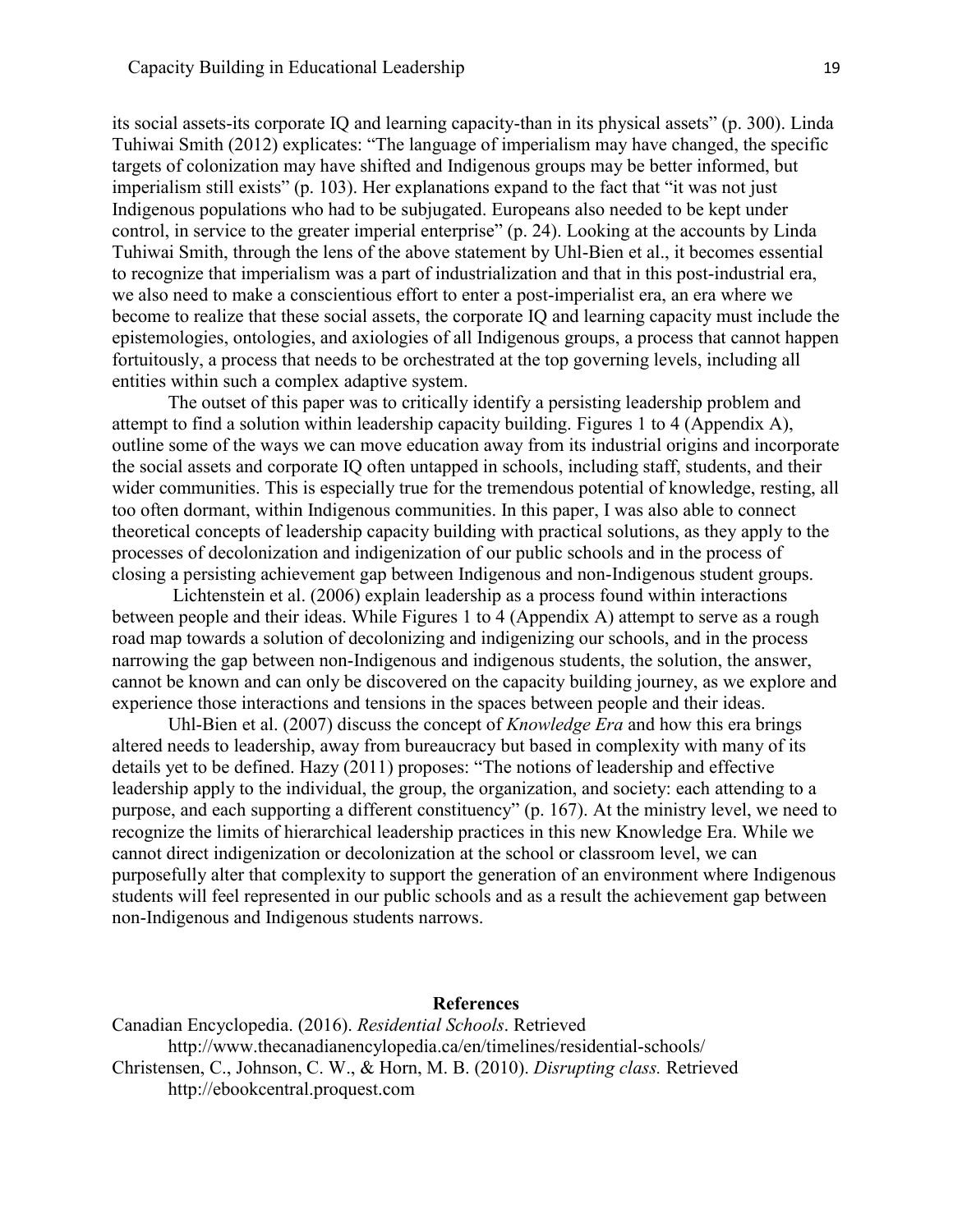- Davis, B., Sumara, D., & D'Amour, L., (2012). Understanding school districts as learning systems: Some lessons from three cases of complex transformation. *Journal of Educational Change, 13*(3), pp. 373-399.
- Donald, D. (personal communication, February 14<sup>th</sup>, 2016).
- Donald, D. (2009). Forts, curriculum, and Indigenous Métissage: Imagining decolonization of Aboriginal-Canadian relation in educational contexts. *First Nations Perspectives, 2*(1),1- 24.
- DuFour, R., DuFour, R., Eaker, R., Many, T. (2010). *Learning by doing: A handbook for professional learning communities at work.* (2nd Ed.). Bloomington, IN: Solution Tree Press.
- Episkenew, J. & Reder, D. (2008). Tâwaw cî?: Aboriginal faculty, students and content in the university English department. *Academic Matters*. Retrieved [http://academicmatters.ca/2008/09/tawaw-ci-aboriginal-faculty-students-and-content-in](http://academicmatters.ca/2008/09/tawaw-ci-aboriginal-faculty-students-and-content-in-)the-university-english-department/
- Fanon, F. (2004). *The wretched of the earth.* New York, NY: Grove Press.
- Fullan, M. G., & Mills, M. B. (1992). Getting reform right: What works and what doesn't. *Phi Delta Kappa. 73*(10), 744-752.
- Fullan, M. (2006). *Change theory: A force for school improvement*. Seminar series paper # 157. Centre for Strategic Education.
- Goulet, L. M. & Goulet K. N. (2014). *Teaching each other: Nehinuw concepts and Indigenous pedagogies.* Vancouver, CA: UBC Press.
- Government of British Columbia. (2015). *Aboriginal education enhancement agreements*. Retrieved [http://www2.gov.bc.ca/gov/content/education](http://www2.gov.bc.ca/gov/content/education-training/administration/kindergarten-to-grade-12/aboriginal-education/reports-data)[training/administration/kindergarten-to-grade-12/aboriginal-education/reports-data](http://www2.gov.bc.ca/gov/content/education-training/administration/kindergarten-to-grade-12/aboriginal-education/reports-data)
- Government of British Columbia. (2016). *How Are We Doing?* Retrieved [http://www.bced.gov.bc.ca/reports/pdfs/ab\\_hawd/Public.pdf](http://www.bced.gov.bc.ca/reports/pdfs/ab_hawd/Public.pdf)
- Government of British Columbia. (2017). *Introduction to British Columbia's redesigned curriculum*. Retrieved

https://curriculum.gov.bc.ca/sites/curriculum.gov.bc.ca/files/pdf/curriculum\_intro.pdf

- Government of Canada. (1991). *Report on the Royal Commission of Canada*. Retrieved [http://www.bac-lac.gc.ca/eng/discover/aboriginal-heritage/royal-commission-aboriginal](http://www.bac-lac.gc.ca/eng/discover/aboriginal-heritage/royal-commission-aboriginal-)peoples/Pages/final-report.aspx
- Government of Canada. (2015). *Final report of the Truth and Reconciliation Commission of Canada.* Toronto, ON: Lorimer & Company.
- Hargreaves, A. & Shirley, D. (2012). *The global fourth way: The quest for educational excellence.* Thousand oaks, CA: Sage Publications.
- Hazy, K. J. (2011). Parsing the 'influential increment' in the language of complexity: Uncovering the systemic mechanisms of leadership influence. *International Journal Complexity in Leadership and Management, 1*(4), pp. 162-191.
- Hazy, K. J. & Uhl-Bien, M. (2015). Towards operationalizing complexity leadership: How generative, administrative and community building leadership practices enact organizational outcomes. *Leadership, 11*(1), pp. 79-104.
- Kowch. E.G. (2013). Conceptualising the essential qualities of complex adaptive leadership: networks that organize. *International Journal Complexity in Leadership and Management, 2*(3), pp. 162–184.
- Lichtenstein, B., Uhl-Bien, M., Marion, R., Seers, A., Orton, J. and Schreiber, C. (2006).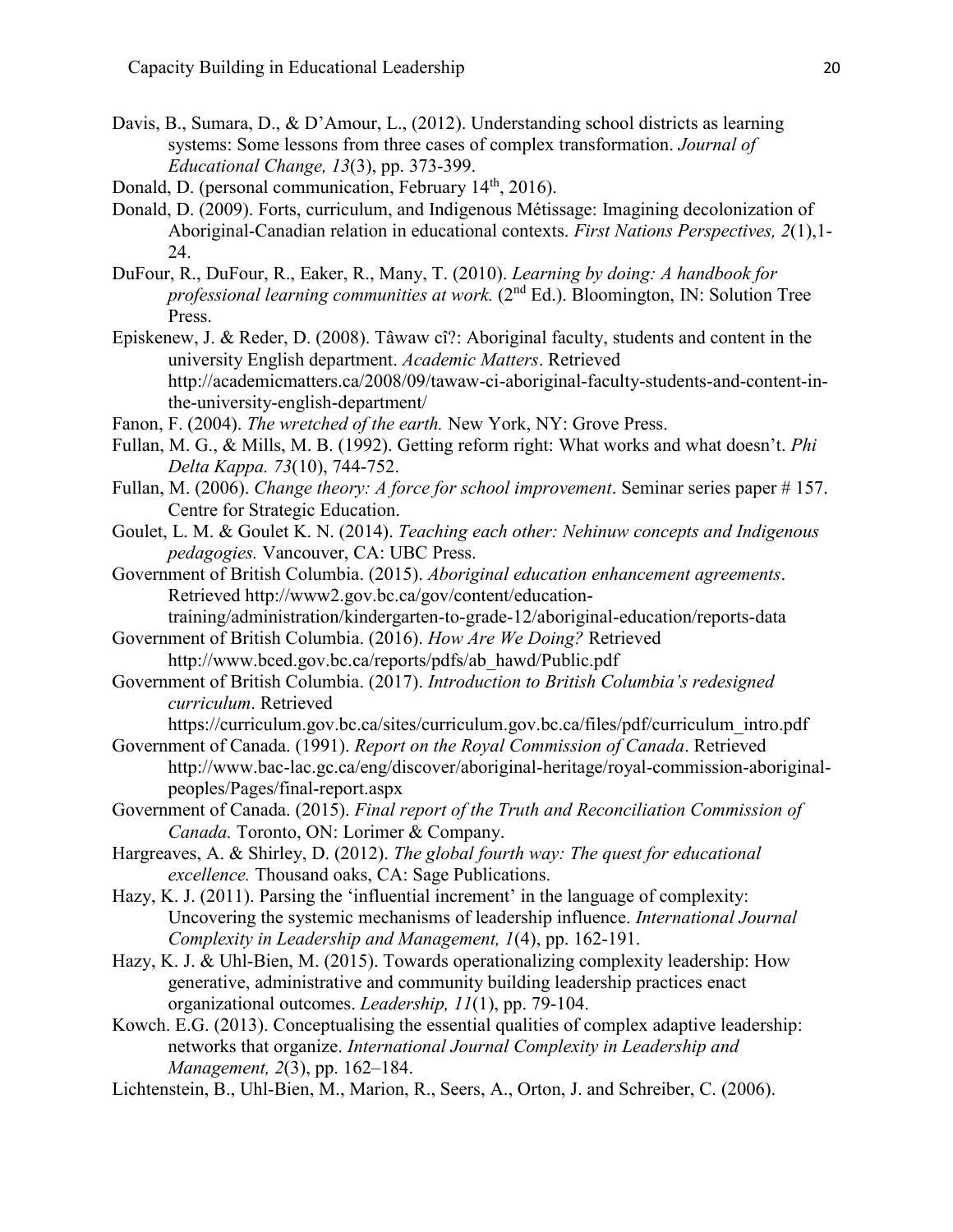Complexity leadership theory: An interactive perspective on leading in complex adaptive systems. *Emergence: Complexity and Organization, 8*(4), pp. 2-12.

- Mourshed, M. Chijioke, C. & Barber, M. (2010) *How the world's most improved school systems keep getting better.* McKinsey & Company. Retrieved <http://mckinseyonsociety.com/downloads/reports/Education/How-the-Worlds-Most->Improved-School-Systems-Keep-Getting-Better\_Download-version\_Final.pdf
- Ottman, J. (2009). Canada's First Nations People: Ethnicity and leadership. *SA-eDUC Journal, 6*(2), 100-116.
- Pidgeon, M., Archibald, J. & Hawkey C. (2014). Relationships matter: Supporting Aboriginal graduate students in British Columbia, Canada. *Canadian Journal of Higher Education, 44*(1), pp. 1-21.
- Reigeluth, C. M., & Duffy, F. M. (2008). The AECT future minds initiative: Transforming America's school systems. *Educational Technology, 48*(3), pp. 45-49
- Restoule, J.-P. (2013). In M. S. Smith, Transforming the academy: Indigenous education, knowledges, and relations (pp.14-18). Retrieved https://www.ualberta.ca media/D2916F31E07E43B 5BFF8AF3FE2923920

- Schaub, F. (2016). Final paper written for Dr. Donlevy, EDER 719. 30. U. of Calgary.
- Smith, T. L. (2012). *Decolonizing methodologies*. (2nd Ed.), New York, NY: St. Martin's Press.
- Stonechild. B. (2006). *The new Buffalo: The struggle for Aboriginal post-secondary education in Canada.* Winnipeg, Manitoba: University of Manitoba.
- Uhl-Bien, M., Russ, M., McKelvey, B. (2007). Complexity leadership theory: Shifting leadership from the industrial age to the knowledge era. *Leadership Faculty Publications 18.*  University of Nebraska

## **Appendix A**

<span id="page-20-0"></span>Table 9:

*BC School Completion Certificates (Evergreen Diploma)* (Schaub, 2016)*:*

|         |                    | Indigenous Students | Non-Indigenous Students |             |                                  |                |
|---------|--------------------|---------------------|-------------------------|-------------|----------------------------------|----------------|
| Year    | <b>Total Grade</b> | Number of           | Percentage              |             | Total Grade Number of Percentage |                |
|         | 12 Students        | Graduates           |                         | 12 Students | Graduates                        |                |
| 2006/07 | 4.369              | 172                 | $4\%$                   | 49.438      | 485                              | $\frac{0}{0}$  |
| 2014/15 | 5,926              | 259                 | $4\%$                   | 48,460      | 669                              | $\frac{10}{6}$ |

*Note.* Evergreen Diplomas are awarded to students not completing all the required graduation requirements yet working on a personal graduation plan

|         |             | Indigenous Students | Non-Indigenous Students |             |                      |     |
|---------|-------------|---------------------|-------------------------|-------------|----------------------|-----|
| Year    | Total Grade | Number of           | Percentage $\parallel$  | Total Grade | Number of Percentage |     |
|         | 12 Students | Graduates           |                         | 12 Students | Graduates            |     |
| 2006/07 | 4.369       | 2,202               | 50%                     | 49.438      | 37,527               | 76% |
| 2014/15 | 5,926       | 2,953               | 50%                     | 48,460      | 35,625               | 74% |

## *BC Certificate of Graduation (Dogwood Diploma):*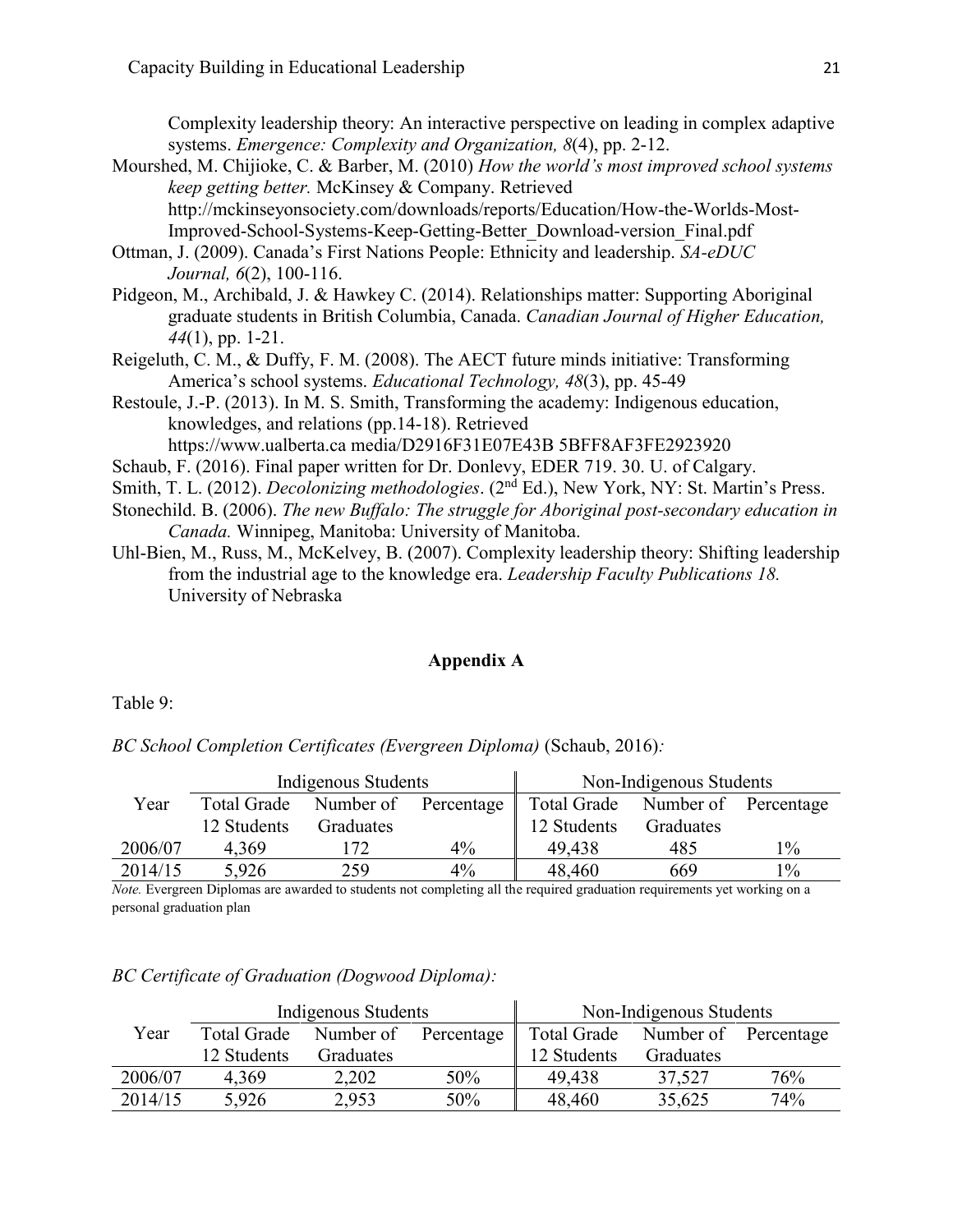|         |             | Indigenous Students |                      | Non-Indigenous Students          |           |    |
|---------|-------------|---------------------|----------------------|----------------------------------|-----------|----|
| Year    | Total Grade |                     | Number of Percentage | Total Grade Number of Percentage |           |    |
|         | 12 Students | Graduates           |                      | 12 Students                      | Graduates |    |
| 2006/07 | 4.369       | 257                 | 6%                   | 49.438                           | 1,526     | 3% |
| 2014/15 | 5,926       | 564                 | 10%                  | 48,460                           | 2,059     | 4% |

 *BC Adult Graduation Diploma (Adult Dogwood Diploma):*